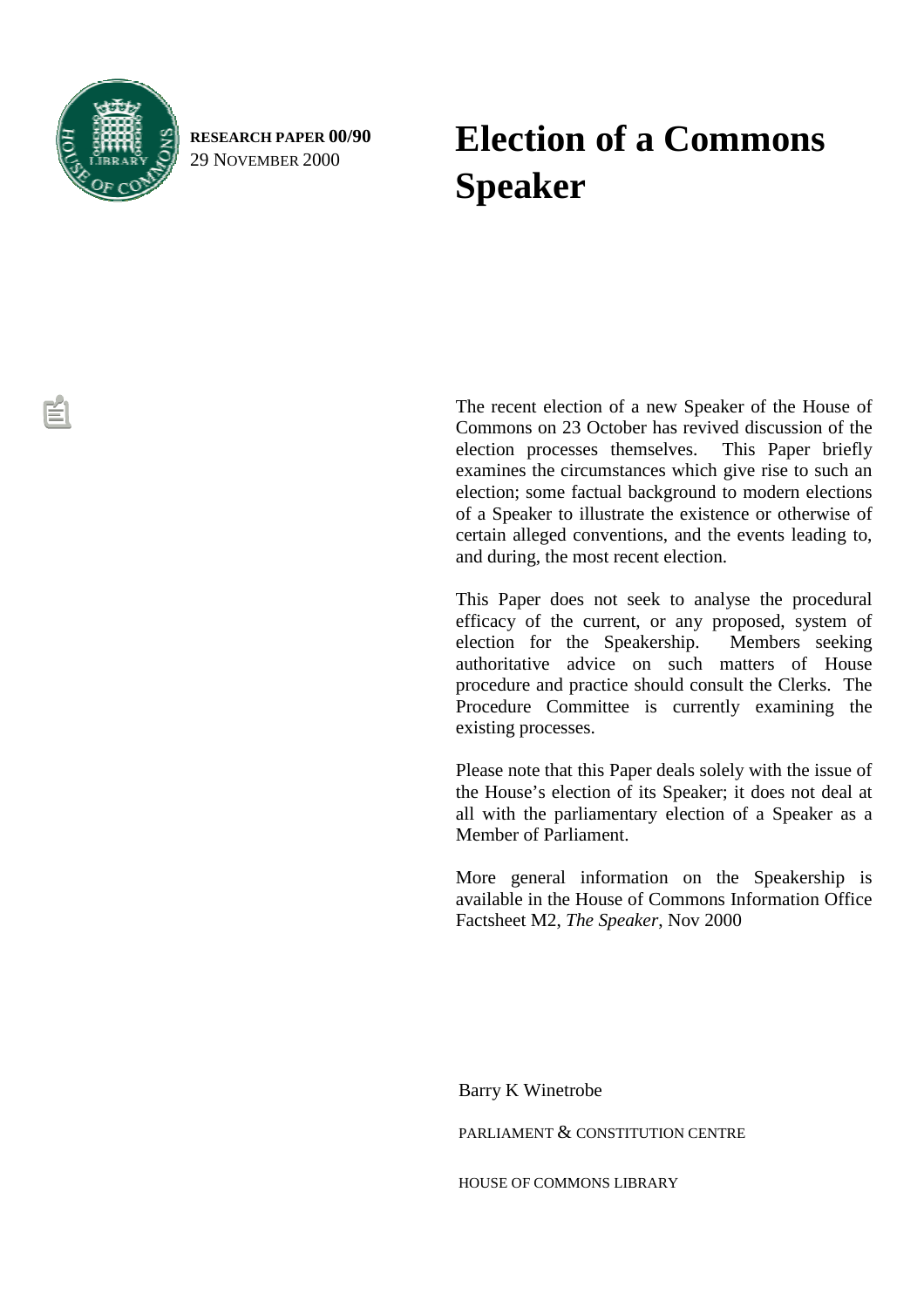### **Recent Library Research Papers include:**

| 00/75 | Third World Debt: after the Okinawa summit                     | 08.08.00 |
|-------|----------------------------------------------------------------|----------|
| 00/76 | Unemployment by Constituency, July 2000                        | 16.08.00 |
| 00/77 | Unemployment by Constituency, August 2000                      | 13.09.00 |
| 00/78 | The Danish Referendum on Economic and Monetary Union           | 29.09.00 |
| 00/79 | The Insolvency Bill [HL] [Bill 173 of 1999-2000]               | 17.10.00 |
| 00/80 | Unemployment by Constituency – September 2000                  | 18.10.00 |
| 00/81 | Employment and Training Programmes for the Unemployed          | 19.10.00 |
| 00/82 | Concessionary television licences                              | 26.10.00 |
| 00/83 | IGC: from Feira to Biarritz                                    | 27.10.00 |
| 00/84 | Common European Security and Defence Policy: A Progress Report | 31.10.00 |
| 00/85 | <b>Economic Indicators</b>                                     | 31.10.00 |
| 00/86 | Unemployment by Constituency, October 2000                     | 15.11.00 |
| 00/87 | Rent Rebates and local Authority Housing Revenue Accounts      | 16.11.00 |
| 00/88 | IGC 2000: Enhanced Co-operation                                | 21.11.00 |
| 00/89 | The Freedom of Information Bill – Lords Amendments             | 23.11.00 |
|       | [Bill HL 129 of 1999-2000]                                     |          |

*Research Papers are available as PDF files:*

- *to members of the general public on the Parliamentary web site, URL: http://www.parliament.uk*
- *within Parliament to users of the Parliamentary Intranet, URL: http://hcl1.hclibrary.parliament.uk*

Library Research Papers are compiled for the benefit of Members of Parliament and their personal staff. Authors are available to discuss the contents of these papers with Members and their staff but cannot advise members of the general public. Any comments on Research Papers should be sent to the Research Publications Officer, Room 407, 1 Derby Gate, London, SW1A 2DG or e-mailed to PAPERS@parliament.uk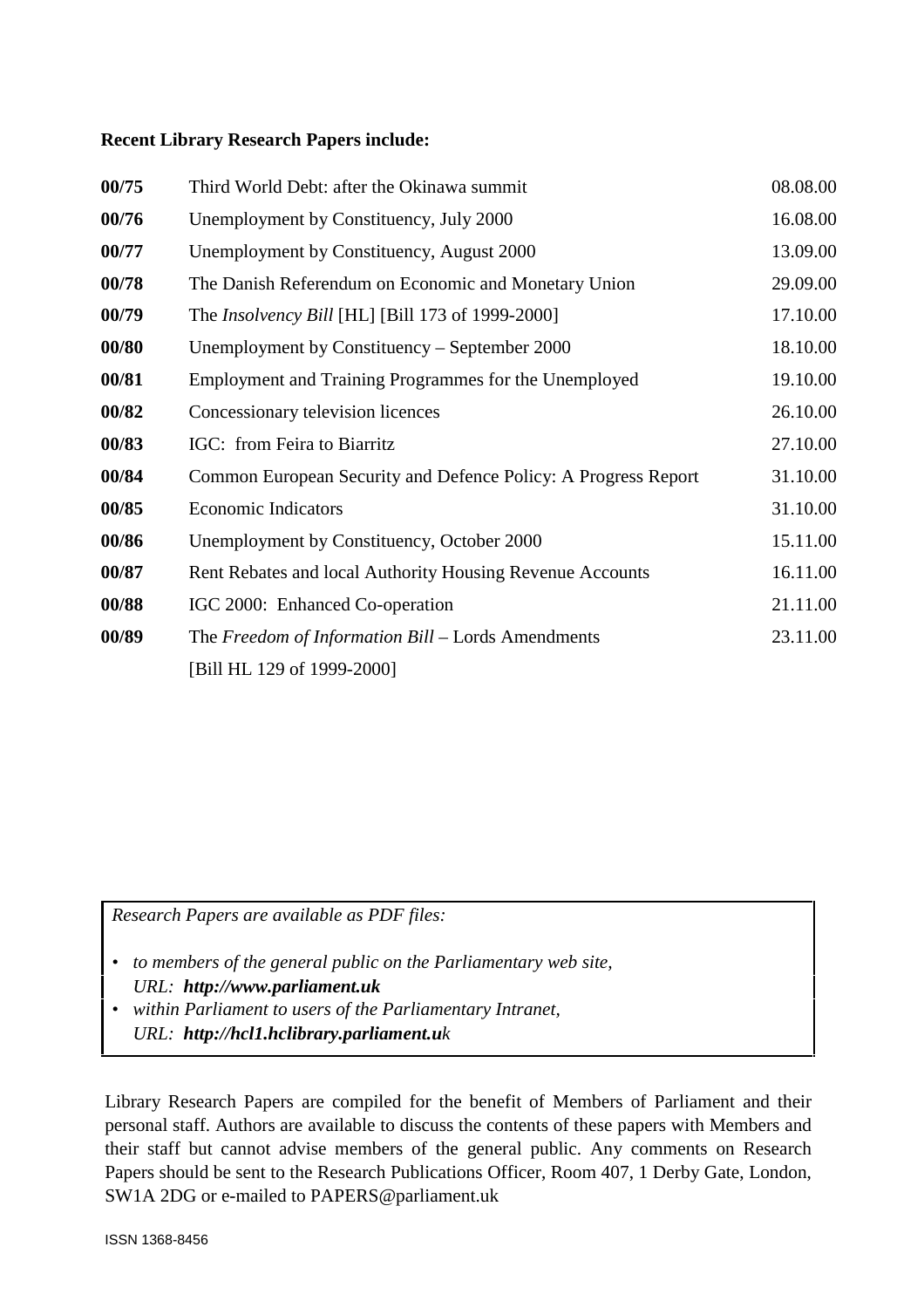# **Summary of main points**

The recent election of a Speaker to replace Betty Boothroyd was the subject of much parliamentary and media discussion, because of the effect of the timing and the unusually number of candidates on the existing election procedures. The Procedure Committee decided on 31 October to examine the election process anew.

This Paper examines the circumstances which can give rise to the need for an election, and a number of 'conventions' which are sometimes said to exist in relation to the Speakership. These include the suggestions that the Chair should be occupied by a Member from the party in government, or that the Speakership should alternate between the two major parties of the day. In view of some press reports since in recent months, the relevance or otherwise of a Speaker's religion is also briefly examined.

The processes for appointing the Speaker's deputies (the Chairman, and First and Second Deputy Chairman, of Ways and Means), are set out, and those for the election of presiding officers in the three devolved parliament/assemblies are noted.

The Paper also records the events leading up to the 23 October 2000 election, and the proceedings themselves on that day.

As noted on the cover of this Paper, authoritative interpretation of, or advice on, existing or proposed House procedure and practice on the election of occupants of the Chair, are matters for the Clerks, and it would be inappropriate for such matters to be considered in this Paper.

More general information on the Speakership is available in the House of Commons Information Office Factsheet M2, *The Speaker*, Nov 2000<sup>1</sup>.

<sup>1</sup> <http://www.parliament.uk/commons/lib/fs21.pdf>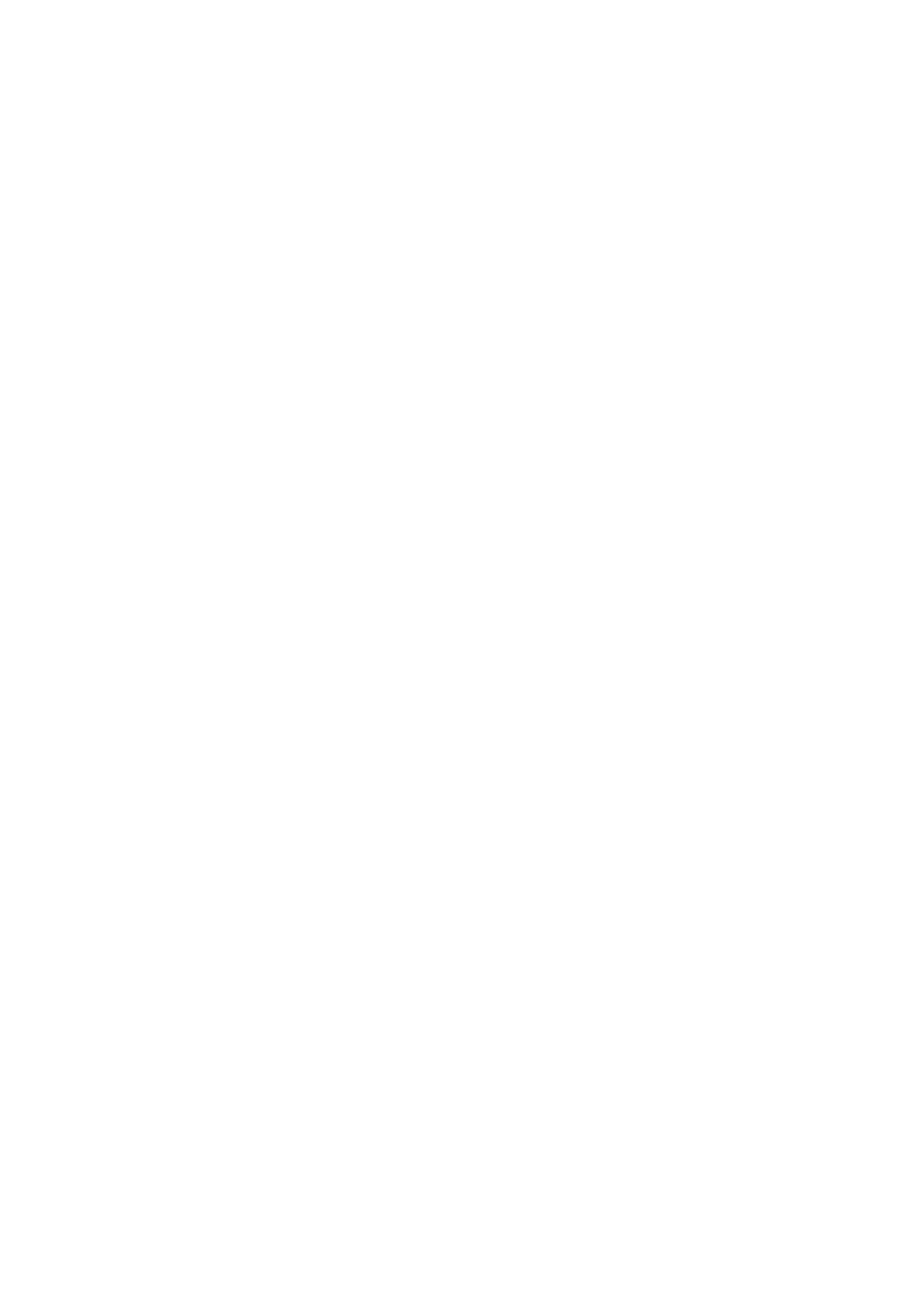### **CONTENTS**

| I                       | <b>Procedure</b>                                                                                                        | 7  |  |  |  |
|-------------------------|-------------------------------------------------------------------------------------------------------------------------|----|--|--|--|
| $\mathbf{I}$            | When does an election arise?                                                                                            |    |  |  |  |
| Ш                       | How does an election proceed?                                                                                           |    |  |  |  |
| IV                      | The election of 23 October 2000<br>12                                                                                   |    |  |  |  |
|                         | Events leading up to the election<br>A.                                                                                 | 12 |  |  |  |
|                         | <b>Proceedings on 23 October</b><br><b>B.</b>                                                                           | 15 |  |  |  |
| $\mathbf{V}$            | 19<br><b>Recent elections</b>                                                                                           |    |  |  |  |
| VI                      | Election of Speakers since 1895 by Party of Speaker and of<br>Government<br>20                                          |    |  |  |  |
| VII                     | 21<br><b>Relevance of a Speaker's religion</b>                                                                          |    |  |  |  |
|                         | <b>VIII</b> Appointment of the Speaker's deputies<br>23                                                                 |    |  |  |  |
| $\mathbf{I} \mathbf{X}$ | <b>Election of Speakers/Presiding Officers of the Devolved Parliaments</b><br>and Assemblies<br>24                      |    |  |  |  |
|                         | Appendix: Procedure for election of Presiding Officers of the Scottish<br><b>Parliament under Standing Orders</b><br>28 |    |  |  |  |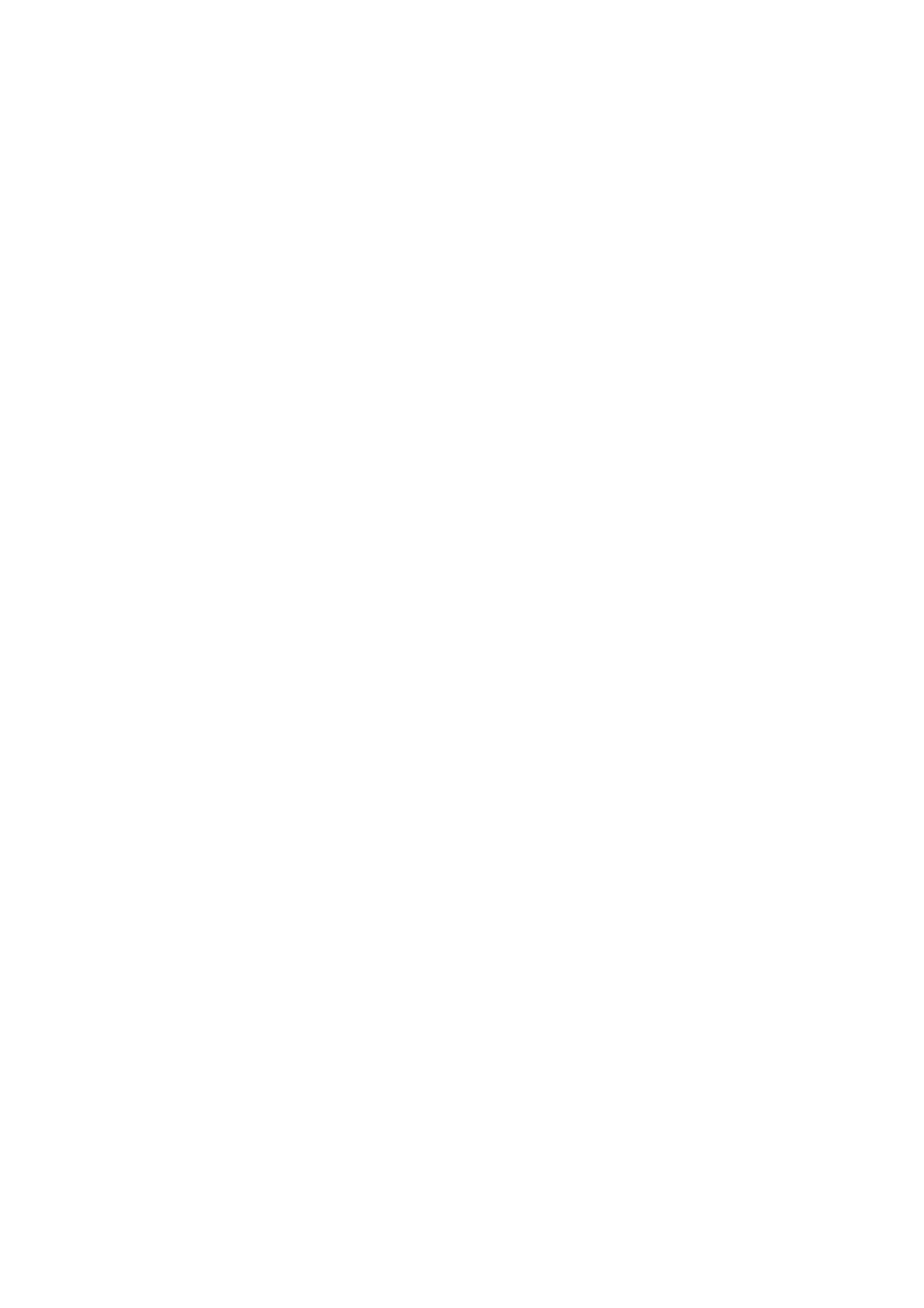### I **Procedure**

The procedure for an election of a Speaker is described in Standing Order no.  $1<sup>2</sup>$ :

### *The Speaker* **Election of the Speaker.**

**1.** (1) Whenever it is necessary to proceed forthwith to the choice of a new Speaker in consequence of the Speaker having ceased for any reason to be a Member of this House, the chair shall be taken by that Member, present in the House and not being a Minister of the Crown, who has served for the longest period continuously as a Member of this House.

(2) Whenever it is necessary to proceed to the choice of a new Speaker in consequence of an intimation to Her Majesty by the Speaker of her wish to relinquish that office then the Speaker shall continue to take the chair and shall perform the duties and exercise the authority of Speaker until a new Speaker has been chosen, whereupon the Speaker shall leave the chair and shall cease to perform those duties and to exercise that authority and the Speaker Elect shall take the chair accordingly:

Provided that, if when this House proceeds to choose a new Speaker the unavoidable absence of the Speaker has been announced, the Deputy Speaker shall forthwith leave the chair and the chair shall be taken in accordance with the provisions of paragraph (1) of this order.

(3) A Member taking the chair under the provisions of paragraph (1) of this order shall enjoy all those powers which may be exercised by the Speaker during proceedings under paragraph (2) thereof.

(4) When a motion has been made, in accordance with the provisions of this order, that a certain Member do take the chair of this House as Speaker, a question shall be proposed on that motion and the question on any further such motion shall be put as an amendment thereto.

The existing process was described in a letter and guidance note sent by the Father of the House, Sir Edward Heath, to all Members on 25 July 2000. His covering letter stated:

As you know, Madam Speaker has undertaken that all Members would be informed of the procedure on the election of her successor on 23 October. The enclosed note is being sent to all Members, and sets out in general how, in accordance with the Standing Orders, the election proceeds. I hope you find it helpful.

<sup>2</sup> S.O.1, Public Business 2000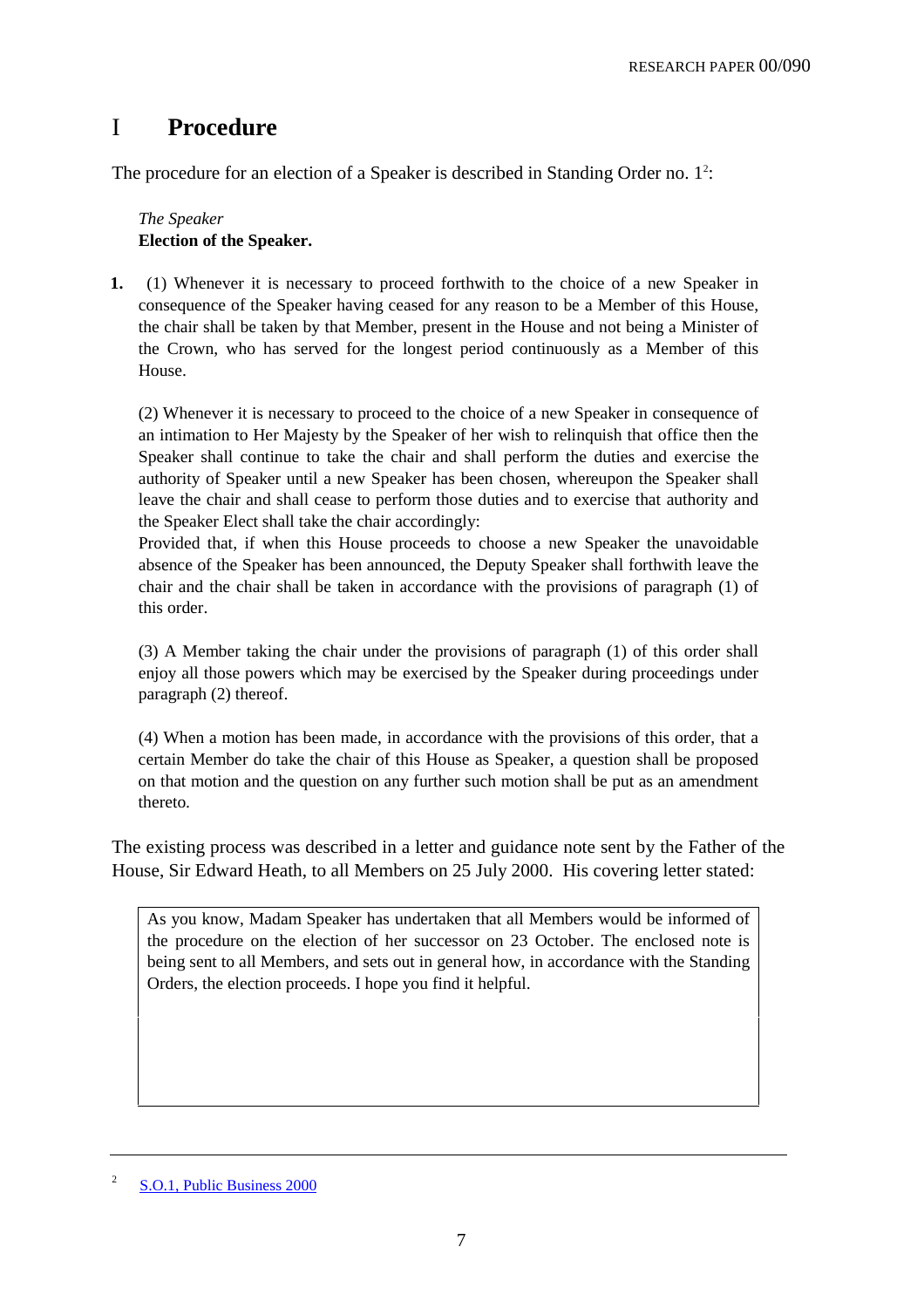My task in the Chair would be rendered very much easier - though I emphasise that it is not essential - if colleagues who intend to propose candidates for the Speakership would informally let me know, indicating whose name they expect to put forward. It would be useful to receive such information the week before the House resumes in October. 1 will of course treat anything of that nature which I receive in the strictest confidence.

The note was in the following terms:

### AN OUTLINE OF THE PROCEDURE ON THE ELECTION OF THE SPEAKER

The procedure for the election of a Speaker is governed by Standing Order No 1. The Father of the House, in the lower Chair, first calls a senior minister to acquaint the House with Her Majesty's leave to elect a Speaker,

The Chair calls a Member to propose a candidate and then calls another Member to second that candidate. The Question **"That ... do take the Chair of this House as Speaker"** is proposed from the Chair. Debate may follow. At the end of the debate, the Member proposed will indicate his or her willingness to accept the office.

At this point, *and before any decision is taken by the House on the election of the first nominee,* the Chair may call a further Member to move, as an amendment to the first motion, to leave out the name in that motion and insert another name. The amendment is seconded. The Question **"That the Amendment be made"** is proposed from the Chair. Debate follows. At the end of the debate, the Member nominated will indicate his or her willingness to accept the office. The Question on the Amendment will then be put to the House for its decision.

If the amendment is carried, the Chair puts the Main Question as amended - that is, that the Member named in the successful amendment take the Chair as Speaker. The House may divide on that question. (Of course, if the Main Question as amended is itself defeated, the whole process starts afresh).

If the amendment is *not* carried, it will be possible for further amendments to be moved successively, and disposed of, in the manner described above.

If and when all amendments have been defeated, and no further amendments are forthcoming, the Chair will put the Main Question to the House.

Once a Speaker has been elected, the Father of the House relinquishes the Chair.

# **II When does an election arise?**

The need for an election can arise in a number of circumstances:

- The meeting of a new Parliament
- $\blacksquare$  The death or retirement of the Speaker<sup>3</sup>
- $\blacksquare$  The Speaker ceasing to be a Member for any other reason<sup>4</sup>

<sup>3</sup> See *Erskine May* p193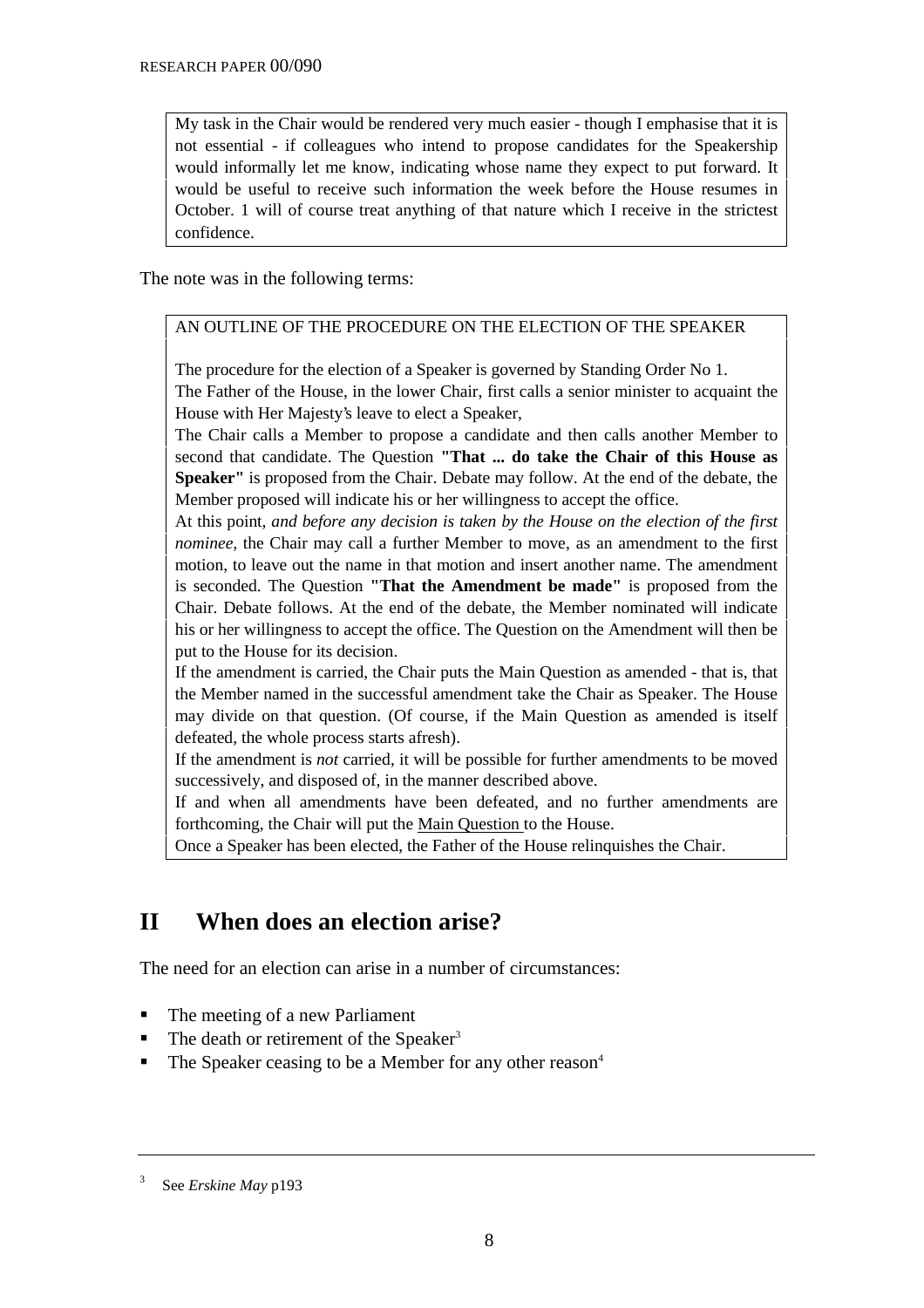Thus there will always be an election of a Speaker at the start of a new Parliament, whether or not the Speaker in the previous Parliament has been returned as a Member. If the previous Speaker has indicated a wish to continue in post, custom and practice indicates that such an election has been purely formal. Even the election of a new Speaker (whether at the start of a new Parliament or during a Parliament) will not mean a contested election, if there is only one candidate before the House. Ceasing to be a Member of the House would itself remove a Speaker from office, as the Speaker must be a Member of the House.<sup>5</sup>

Practice has varied as to the timing of a Speaker's retirement. The Procedure Committee had, in 1971-72, expressed its hope that Speakers would choose to retire in the middle of a session (with at least ten sitting days' notice) rather than at the end of a Parliament.<sup>6</sup> This happened in 1971 (Speaker King), 1976 (Speaker Lloyd) and 2000 (Speaker Boothroyd), but not in 1983 (Speaker Thomas) or 1992 (Speaker Weatherill).

### **III How does an election proceed?**

If the retiring Speaker is still in office, he or she will normally take the Chair during the election, as happened on 3 February 1976 when George Thomas was elected. If there is no Speaker in post, or able to preside, at the time of the election, the practice before the early 1970s was that the Clerk of the House took the Chair. Following a review by the Procedure Committee, Standing Orders agreed in 1972 required that, in such cases, "that Member, present in the House and not being a Minister of the Crown, who has served for the longest period continuously as a Member of this House" should take the Chair. That person is colloquially known as the 'Senior Member' or, more popularly, as the 'Father of the House',<sup>7</sup> and presides from the Clerk's place at the Table, $^8$  not in the Speaker's Chair.

 $\frac{7}{8}$  On whom see <u>Factsheet 24</u>

<sup>&</sup>lt;sup>4</sup> Presumably, in theory, the Speaker could not only be removed from office as Speaker on a substantive motion of the House, but also, as a Member, could be expelled from the House. Both scenarios are extremely unlikely nowadays, as, if appropriate circumstances ever arose, the Speaker would be expected to resign, either before, or as a consequence of, a substantive motion of censure.

 $\frac{5}{10}$  As is confirmed by S.O. no. 1(3): "When a motion has been made, in accordance with the provisions of this order, that a certain Member do take the chair of this House as Speaker… ". A Speaker does not cease to be a Member simply by leaving office as Speaker, although in practice, if a Speaker has stood down during a Parliament, immediate elevation to the House of Lords was traditional. Speaker Lloyd, who strongly supported the idea of a Speaker being a member elected for a real rather than fictional constituency, told the House on his retirement that "to mark the fact that I am an ordinary Member, I have decided, as is my right, to stay on as a member of this House… Although I shall stay on, it will only be for a few days" (HC Deb vol 904 c1140, 3.2.76).

 $6$  *Election of a Speaker*,  $1<sup>st</sup>$  report, 1971-72, HC 111, para 22. The Committee noted the particular inconvenience caused at the start of a new Parliament when there was also a change of government at the previous general election.

described in Sir Edward's note as 'the lower Chair'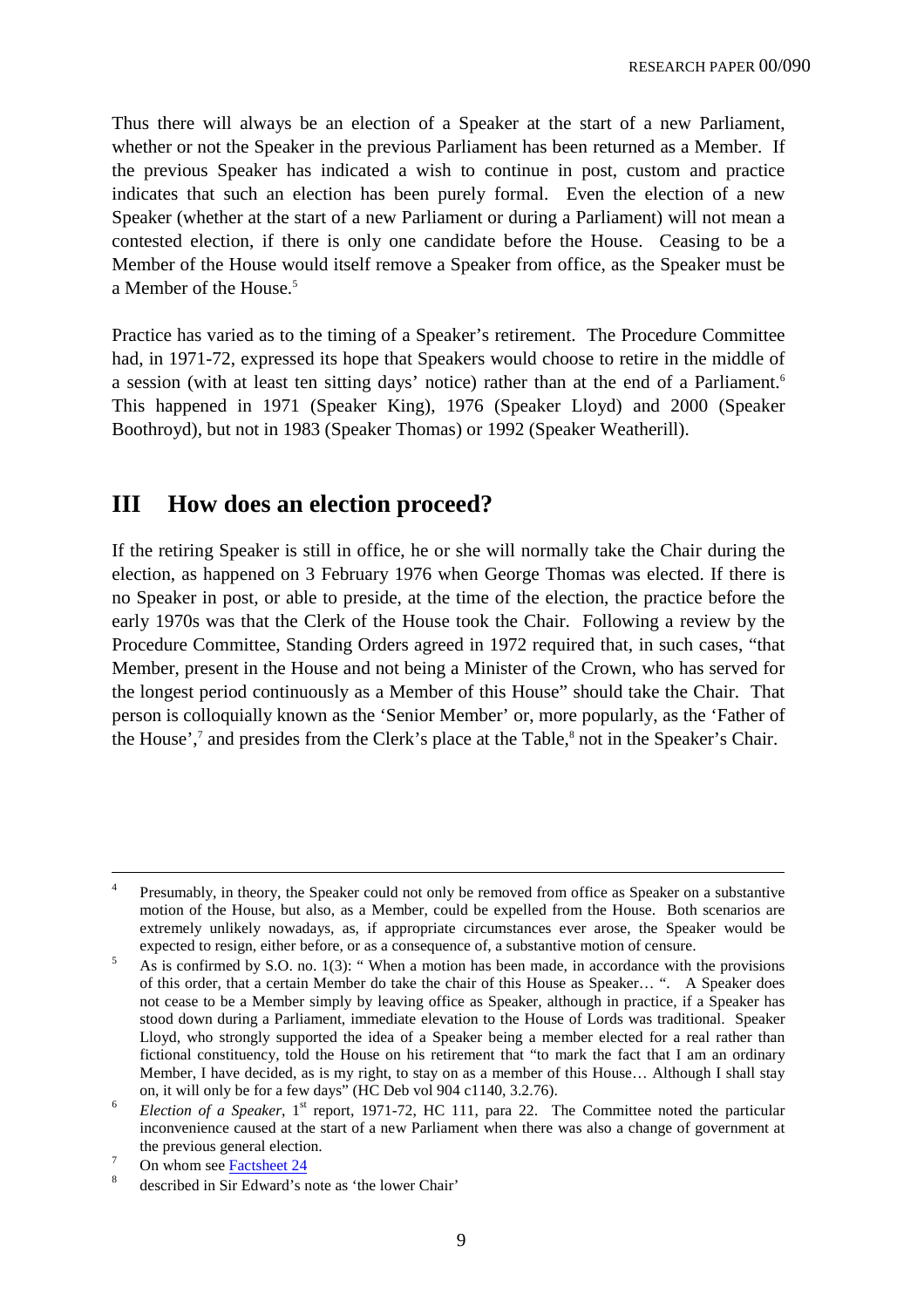The detailed procedure is set out in *Erskine May*, pp237-41.<sup>9</sup> As *S.O. no.* 1(4) states, the election proceeds by way of nomination of candidates by a motion and, if necessary, by amendments to that motion. Sir Edward Heath, presiding as Father of the House, explained the procedure before the election of the Speaker in 1992:<sup>10</sup>

I shall first call for a candidate to be proposed and seconded, after which a debate may follow on that Question. At the end of the debate, the Member proposed may indicate his or her willingness to accept the office. At this point, an amendment may be proposed and seconded to leave out the first name and insert another name. A debate on that amendment may then follow, at the end of which the Member concerned may indicate his or her willingness to accept the office. The Question, That the amendment be made, will then be put. If the amendment is carried, I shall then put the main Question, as amended, on which also a Division may take place. If the amendment is defeated, it will be possible for further amendments to be moved in the same manner as I have described for the first; or, if no amendment is forthcoming, the original Question will be put to the House.

The Procedure Committee looked at the matter again in 1996, in the context of initial proceedings at the start of a new Parliament:<sup>11</sup>

#### **III. ELECTION OF THE SPEAKER**

17. The principal business on the first day of a new Parliament is, as it has been for several centuries, the election of a Speaker. Until 1972 this proceeded according to ancient usages rather than Standing Order. The Clerk of the House presided. In the event of only one candidate being proposed, he took the Chair without question put. If a second or further candidate was proposed, successive motions were moved, a general debate took place, at the end of which the Clerk put the question that the Member first proposed do take the Chair. The Member first obtaining a majority took the Chair. Prior to 1971, there were contested elections in, for example, 1835, 1839, 1895, and 1951. In 1835 the question on the Member first proposed was narrowly defeated and the other candidate took the Chair without further division. There is no record of there having been more than two candidates proposed; a third or further motion could presumably have been moved and debated with the other two.

18. As a result of the concern expressed at the lack of consultation preceding the nomination of Mr Selwyn Lloyd as Speaker in January 1971, and the resulting election in which a genuinely unwilling candidate had to be proposed in order for a vote to be held, the then Procedure Committee presented its proposals for change in January 1972. Rather than the Clerk of the House presiding over proceedings, it proposed that the backbench Member with the longest record of continuous service-the Father of the House- should preside in circumstances where the previous Speaker had ceased for whatever reason to be a Member of the House. It also recommended that a question should be put to the House in the event of a single candidate; and that the question on any other candidatures should be put as amendments to the original motion. Whatever the outcome of any vote, this procedure offered the possibility of subsequent unanimous approval of the original

And neatly summarised in Paul Evans' *Handbook of House of Commons procedure*, 2<sup>nd</sup> ed, 1997, paras 3.1.7-9, and in Factsheet M2, *The Speaker* , pp3-4

<sup>10</sup> HC Deb vol 207 c2, 27.4.92

<sup>&</sup>lt;sup>11</sup> *Proceedings at the start of a Parliament*,  $1<sup>st</sup>$  report of 1995-96, HC 386, May 1996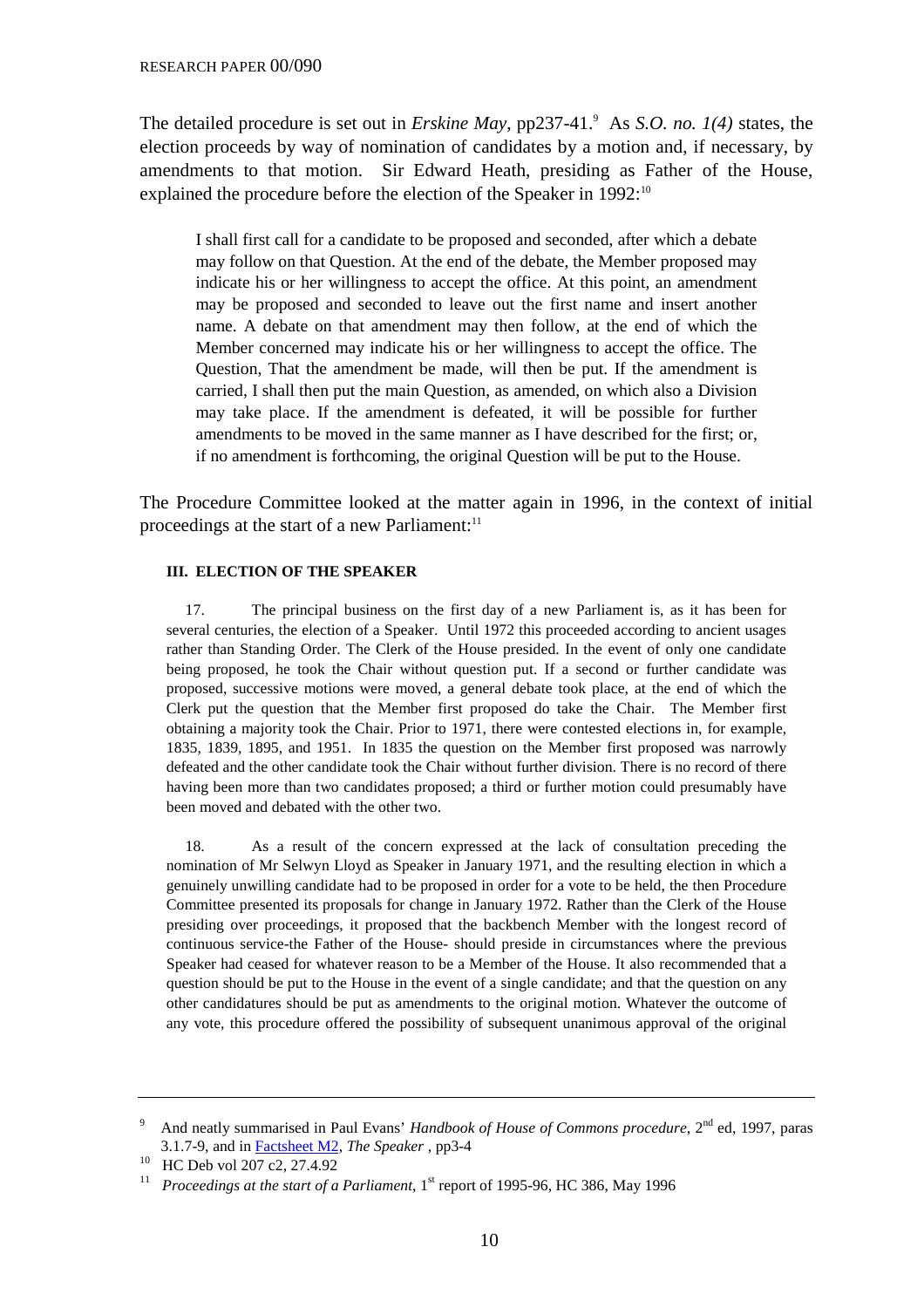Question or of the Question as amended. The Committee's proposals were accepted by the House in August 1972, and are enshrined in Standing Order No. 1.

19. The elections of Mr Speaker Thomas in February 1976 and of Mr Speaker Weatherill in June 1983 were unopposed. In April 1992 the new procedure for putting an alternative candidature to the House as an amendment to the motion for the first candidate was brought into operation for the first time. The amendment proposing Miss Boothroyd in place of Mr Brooke was passed by 372 votes to 238, and the Question as amended was agreed to without division. There was some feeling at the time that discord within the Government side of the House had prevented the emergence of a candidate on that side who might have enjoyed greater support, but that the system of election did not allow that to be put to the test. **We have little sympathy with that view; the onus is plainly on the parties concerned to agree on their favoured candidate and failure to do so cannot be attributed to procedural obstacles.**

20. The Committee did however decide in 1992 that it would return to the topic in the course of this Parliament It may be considered opportune to consider now whether the procedures agreed almost 25 years ago require revision, and in particular whether the time is ripe for the introduction of some system which would allow for multiple candidatures. Any such system would require a form of ballot, whether open or secret, and advance declaration of candidates. Issues would include

- the requirement for advance notice in terms of time and possibly the number of supporters:
- whether to adopt a first past the post system as in parliamentary elections:
- if not held on a first past the post system, the nature of the majority required (eg. a plurality of actual or potential votes):
- the merits of a series of eliminatory ballots and if so, how many and on what rules on elimination of lower candidates:

and a number of other practical matters.

21. In order to guide our deliberations, we sought evidence from a number of other Parliaments in Europe and the Commonwealth on their procedure for the election of a presiding officer (see Appendix 1). A number of continental European parliaments operate some variety of ballot, with the requirement that a candidate obtain an absolute majority for success in the first two ballots, with the third ballot decided on a first past the post system. We would draw the House's attention to the report provided of the 1979 election in Sweden, as an antidote to enthusiasm for European procedures. In Commonwealth countries, we noted in particular the system introduced in Canada in 1985, which produced at its inauguration in 1986 a 12 hour marathon of 11 eliminatory ballots, and in 1994 a similar marathon of six ballots.

22. Although there are some inherent weaknesses in the system for the election of the Speaker laid down in Standing Order No. 1, in particular the burden laid on the Father of the House to decide who is to catch his eye to move the first candidate, there is in our view no better system and many worse. **We accordingly recommend no change to the current procedures for the election of the Speaker.**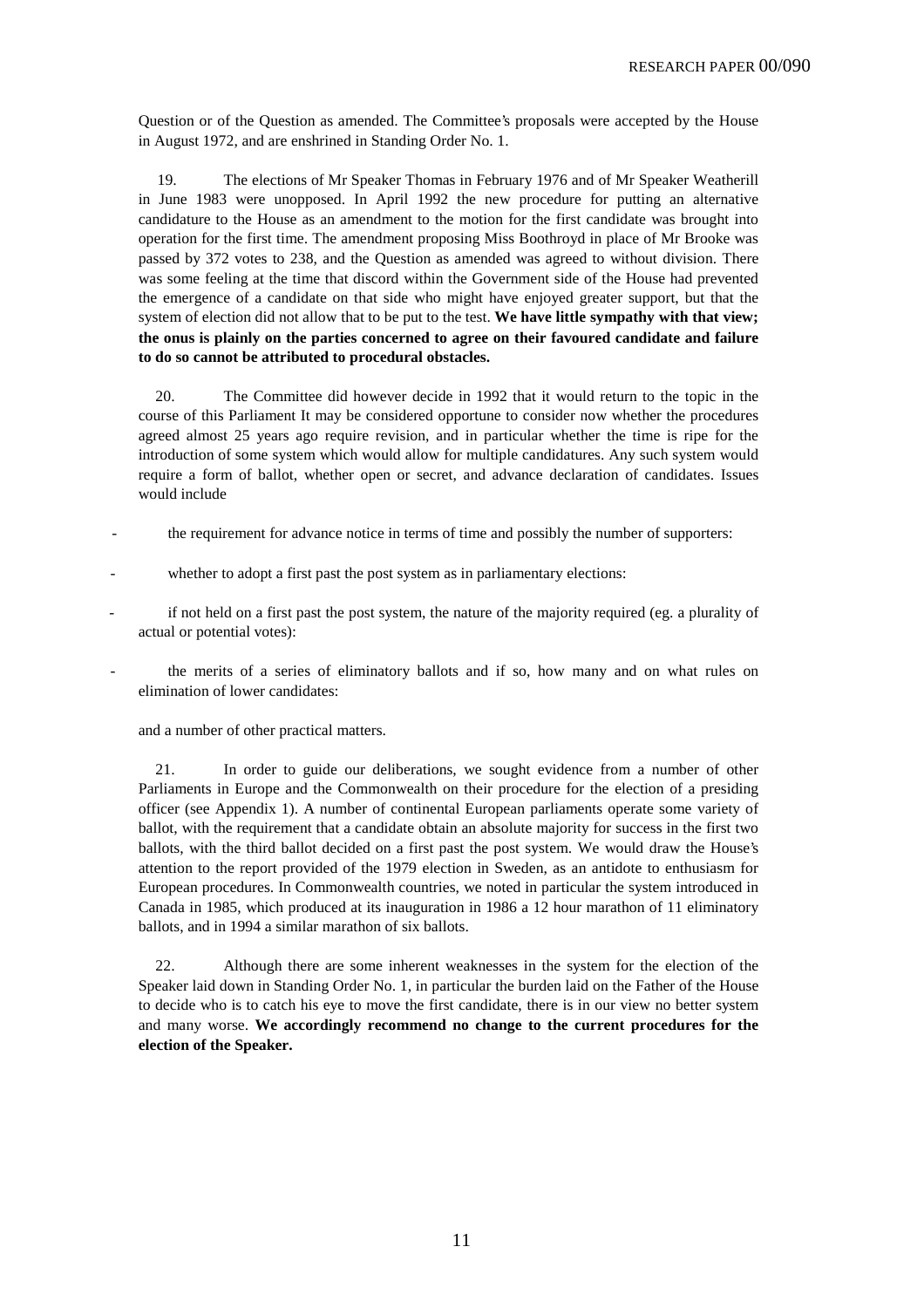In its response, the then Government supported the Committee's views and recommendations.12

Following the most recent election the Procedure Committee announced, on 31 October, an inquiry into the election process: $13$ 

At its meeting today, the Procedure Committee decided to undertake an urgent inquiry into the rules governing the election of Speaker. The Committee's intention is to produce a report to the House by, at the latest, March 2001, so that the House will have the opportunity to debate and reach a decision upon the Committee's recommendations during the present Parliament. The Chairman of the Committee will write to all Members of the House seeking their views on this matter. In addition, the Committee would welcome written evidence from any other interested party. It would greatly assist the Committee in its deliberations if such evidence were submitted by Friday 1 December. Written evidence should be addressed to Dr Robin James, Clerk of the Procedure Committee, Journal Office, House of Commons SW1A 0AA. Further announcements about the inquiry will be made in due course.

According to the junior minister, Paddy Tipping, during Business Questions on 14 November, responding to a question about the appointment of a deputy Speaker "The hon. Gentleman will know that the Procedure Committee is currently considering the matter and taking evidence. The proposal is for a joint meeting of the Procedure Committee and the Modernisation Committee."14

### **IV The election of 23 October 2000**

### **A. Events leading up to the election**

The current election was precipitated by Madam Speaker's announcement of her retirement, and the Leader of the House's announcement of the election process, both made to the House on  $12 \text{ July:}^{15}$ 

<sup>&</sup>lt;sup>12</sup>  $4<sup>th</sup>$  report of the Procedure Committee, HC 397, 1996-97, March 1997, p xx, appx 5

 $\frac{13}{14}$  Inquiry into the rules governing the election of the Speaker, PN no. 13 of 1999-2000, 13.11.00<br>If IC Dak vol. 256, 2000, 14, 11, 00. Appointment of the Speaker's deputies is considered in section

<sup>14</sup> HC Deb vol 356 c800, 14.11.00. Appointment of the Speaker's deputies is considered in section VIII of this Paper.

<sup>&</sup>lt;sup>15</sup> HC Deb vol 353 c869, 12.7.00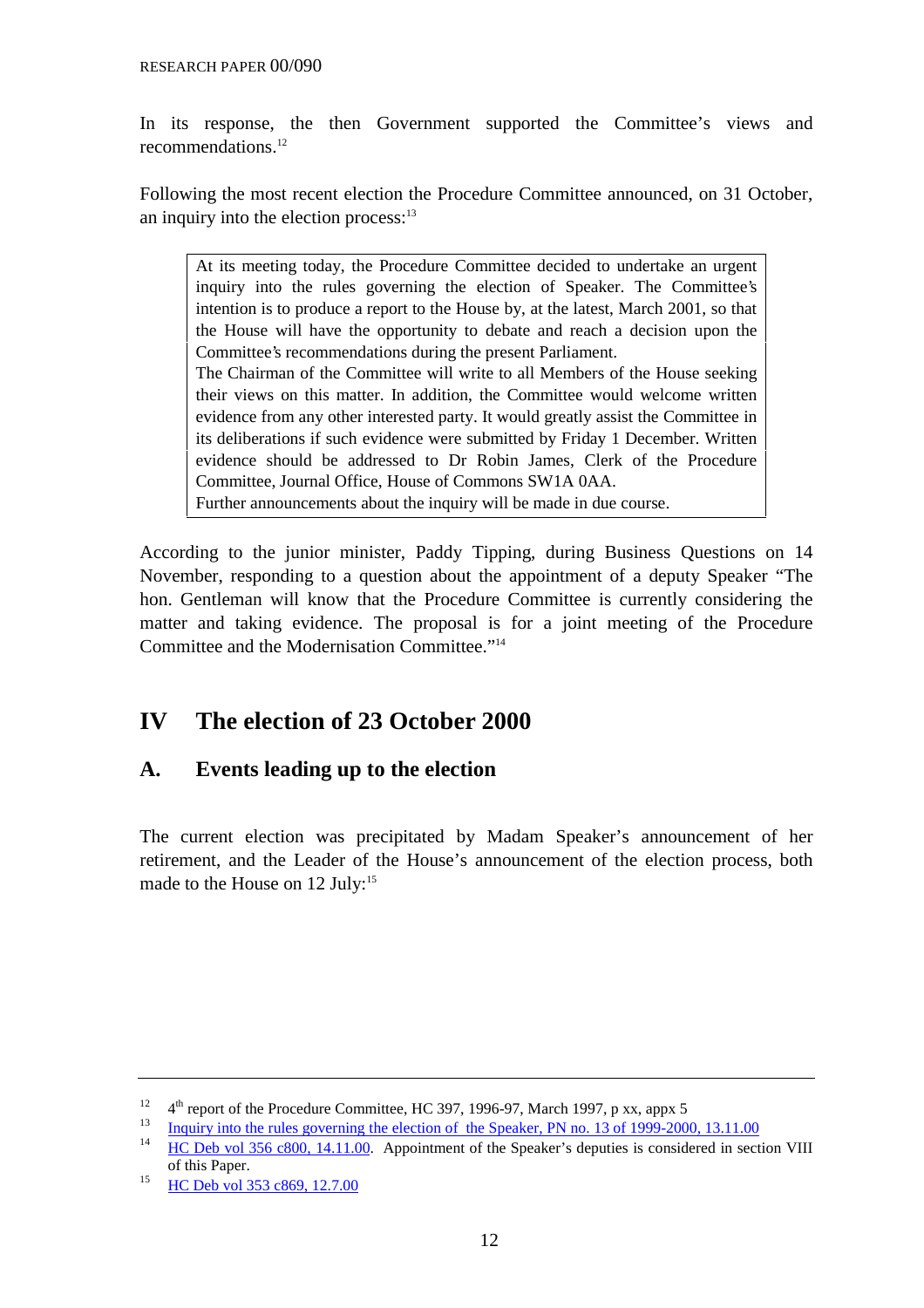### **Speaker's Statement**

**Madam Speaker:** It has been a great honour to serve the House as its Speaker for more than eight years. As hon. Members will recall, I have undertaken on several occasions that the House would be the first to know when I decided to retire. I now wish to inform the House of my intention to relinquish the office of Speaker immediately before the House returns from the summer recess.

As recommended by the Procedure Committee in 1972, I believe that there is clear advantage in a new Speaker being elected during the course of a Parliament. In particular, it ensures that all Members are familiar with the qualities of potential successors. My decision will give my successor a run-in before the general election.

My statement today also gives notice to my constituents in West Bromwich, West that, at the same time as relinquishing the office of Speaker, it is my intention to retire as their Member of Parliament--[Hon. Members: "Oh."] Be happy for me. *[Applause.]*

I have one more thing to say. The summer recess will allow me to carry out official duties to which I am already heavily committed, and it will give me an opportunity to see my many friends in the black country who have given me loyal support for 27 years and sustained me through the ups and downs of parliamentary life.

**The President of the Council and Leader of the House of Commons (Mrs. Margaret Beckett):** Madam Speaker, the House has already made it plain that it has heard your statement with deep regret. As a House, we have taken pride and pleasure in your speakership. The whole House will wish to pay tribute to you for the services that you have rendered the House and the nation, but today is not the occasion for that. It might assist the House if I indicate the sequence of events that will now be set in train.

I understand that, following precedent, you wish to make a substantive valedictory statement to the House a few days before we rise for the summer recess, on Wednesday 26 July. On that day, immediately after your statement, the House will pay its tribute to you, on the basis of a motion that the Government will table. You will remain in office throughout the recess, representing the House at international conferences in New York, presiding over the Commonwealth Parliamentary Association annual conference in London and Edinburgh, and making official visits to the Ukraine and the Baltic states. Your retirement will come into effect immediately before the House returns from the recess.

On the first day back after the recess, 23 October, there will be no Question Time and the only business before the House will be the election of your successor. That will take place under the chairmanship of the Father of the House, as provided in Standing Order No. 1.

**Madam Speaker:** Thank you, Mrs. Beckett. We now proceed to our normal business.

For the purposes of the election process, several consequences of the announced timetable in this particular case are of interest including:

 Madam Speaker's retirement as Speaker (and as a Member) "immediately before the House returns from the summer recess" meant that the election on 23 October would take place with no sitting Speaker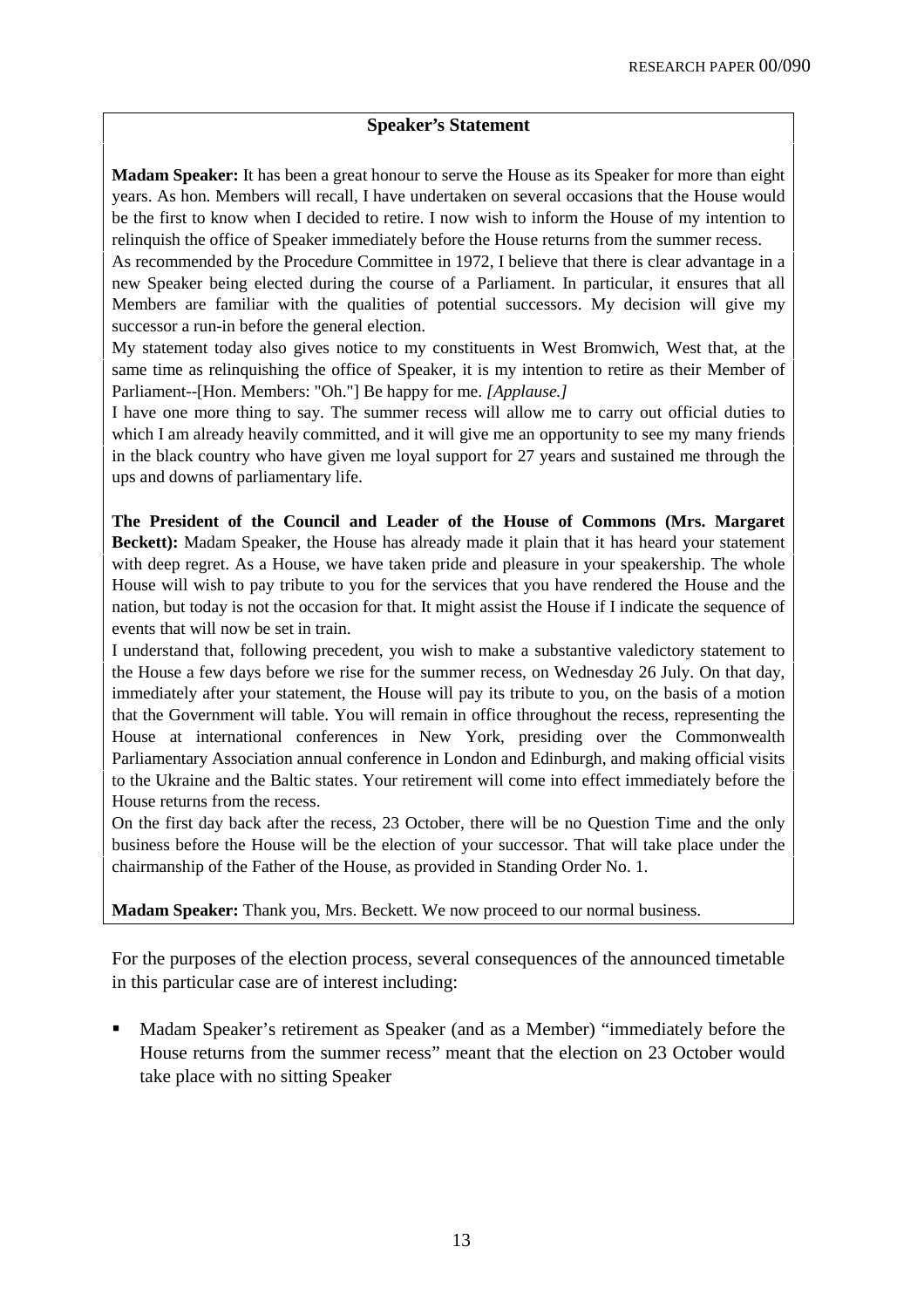The date of election being the first sitting day after the summer recess meant that there was a limited amount of parliamentary time available for discussion of the election process or any possible changes to the existing process.16

Members had raised questions and concerns about the election process through, for example points of order<sup>17</sup> and Early Day Motions. The main concerns appeared to be the limited opportunity for the House to consider the election process before the election date set, and the ability of the existing process to provide Members with a full and free choice of 'candidates'.

Tony Benn had proposed a ballot system for the recent election,<sup>18</sup> and had distributed a note which included a *draft* of a manuscript amendment he intended to seek the agreement of the Father of the House in the Chair at the start of business to move:

### **THE ELECTION OF THE SPEAKER PROPOSAL TO USE A BALLOT A Note by Tony Benn**

When the House meets at 2.30 on October 23rd the only business before us will be the election of the Speaker.

The Procedure set down in the Standing Orders lays down a system which, with possibly 12 candidates standing, would be cumbersome and confusing and could lead to the election of a person who might not enjoy the full confidence of the House.

I therefore intend, when we meet, to ask Sir Edward Heath, who will be presiding as Father of the House, if he will accept a Manuscript amendment to the Standing Orders allowing for a Ballot by members followed by a division between the candidates with the highest number of votes.

Sir Edward has the power to allow this amendment to be moved and, if it is carried, a Ballot would take place.

The text of my amendment is attached together with full details as to how the Ballot would work.

Many Members from across the House, support this idea and, if you felt able to do so, could you let Sir Edward know and be in the Chamber when it comes up at 2.30.

#### …………………………………………………………………………………………………………… **DRAFT Manuscript Amendment**

Sir Edward, I beg to move a manuscript Amendment to Standing Order No. 1 which sets out the present procedure for the election of the Speaker, and invite you to accept it before we proceed to the election in the form which now exists.

<sup>&</sup>lt;sup>16</sup> The House rose on Friday 28 July for the summer recess<br><sup>17</sup> Such as there as 20 July (UC Deb use 254 as 567.0), 24

Such as those on 20 July (HC Deb vol 354 cc567-9), 24 July (HC Deb vol 354 cc790-1), 25 July (HC Deb vol 354 cc914-6) and 27 July (HC Deb vol 354 c1276). The matter also arose during Business Questions on 27 July (HC Deb vol 354 cc 1241ff)

<sup>18</sup> See, for example, "Benn may change election of Speaker", *Guardian*, 18.10.00 [\(http://www.guardianunlimited.co.uk/speaker/story/0,7369,384167,00.html\)](http://www.guardianunlimited.co.uk/speaker/story/0,7369,384167,00.html)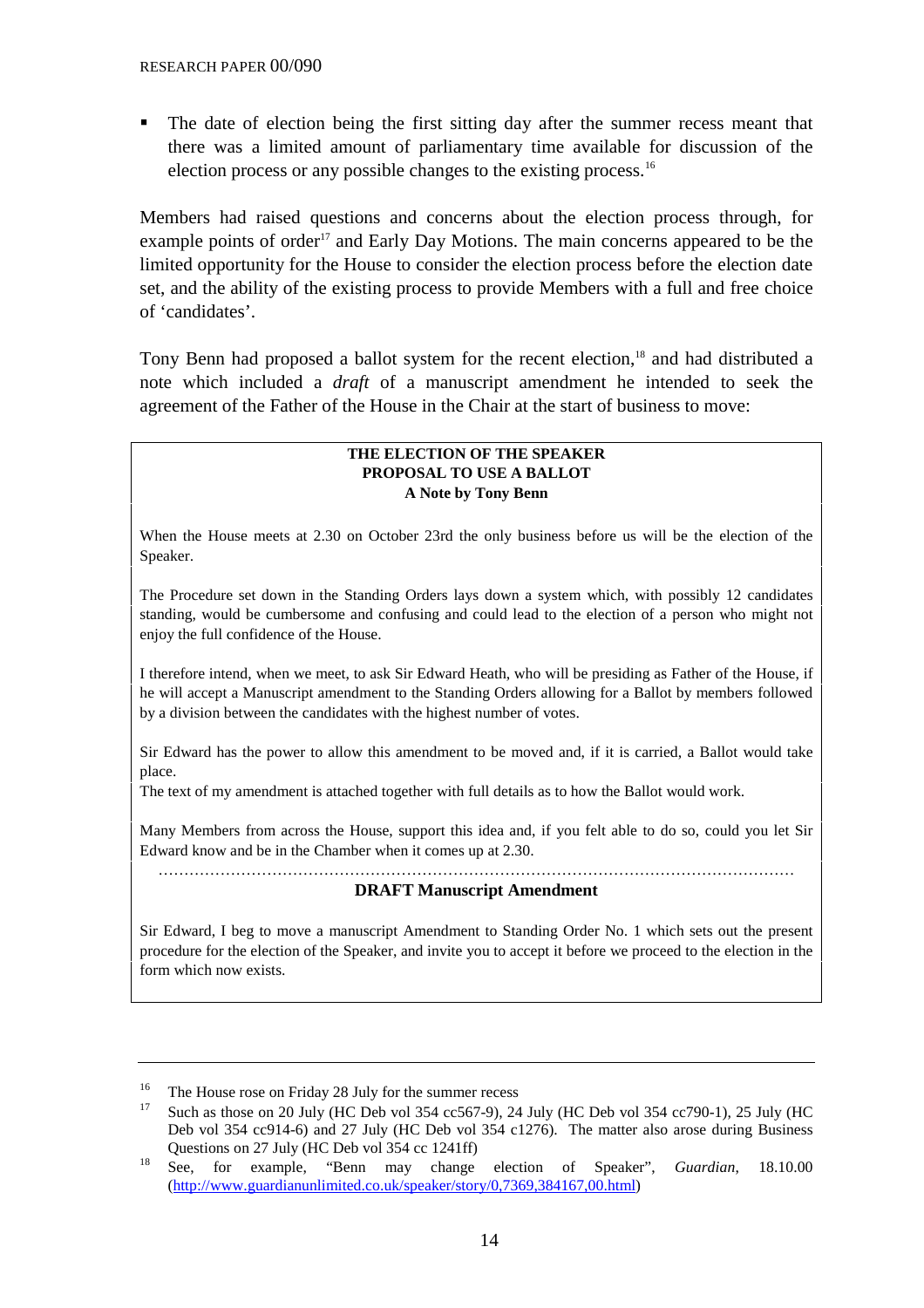My amendment is as follows:

"(a) That nominations for the position of Speaker be opened immediately and be submitted to the Clerk of the House, each one to be supported by a Mover and Seconder and accompanied by a consent form signed by each person nominated.

"(b) That Ballot papers be printed immediately containing the names of all the nominated candidates together with the names of the movers and seconders of each.

"(c) That each Mover and Seconder be then invited to speak in support of their candidate, in alphabetical order by name of that candidate, followed by others who may wish to speak and ending with the candidates themselves also in alphabetical order.

"(d) That the House then adjourn to allow ballot papers to be issued in the NO Lobby and members having marked them with the name of the, person for whom they wish to vote, signed with their own names, would then place them in Ballot Boxes in the AYE lobby.

"(e) That the Clerk of the House would act as the Returning Officer for the counting of the Votes and would report the result to the Father of the House showing the votes cast for each candidate and the names of those members who had voted for each.

"(f) That the House would proceed to a division to decide which of the two candidates with the largest number of votes would become Speaker.

"(g) The successful candidate would then take the Chair as Speaker Elect in the normal way."

An unofficial 'hustings' was arranged by some Members for the morning of the election in a Commons committee room, and it is understood that some of the 'candidates' participated. Some 'candidates' had also issued statements (sometimes described as a 'personal manifesto') in support of their candidature.

### **B. Proceedings on 23 October**

The proceedings on 23 October, $19$  the first day, after the summer recess, contained many contributions, from candidates, their proposers and seconders, and from other Members, discussion the election process itself and the important parliamentary role of the Speakership. The House met at 2.30, and the Father of the House, Sir Edward Heath, took the Chair. He explained the procedure for the day's business (c1):

The House may be assisted if I make a short statement about the procedure this afternoon. The first business of the House must be to elect a Speaker. Under Standing Order No. 1, whenever it is necessary to proceed forthwith to the choice of a Speaker, it falls to the Member with the longest continuous service in the House to preside. It is also laid down that when a motion has been made that a certain Member do take the Chair, further nominations are to be made in the form of amendments to that motion. The Standing Order therefore means that all I can preside over is the election of a Speaker by the means laid down in the Standing Order. Although that procedure may

<sup>&</sup>lt;sup>19</sup> HC Deb vol 355 cc1-106, 23.10.00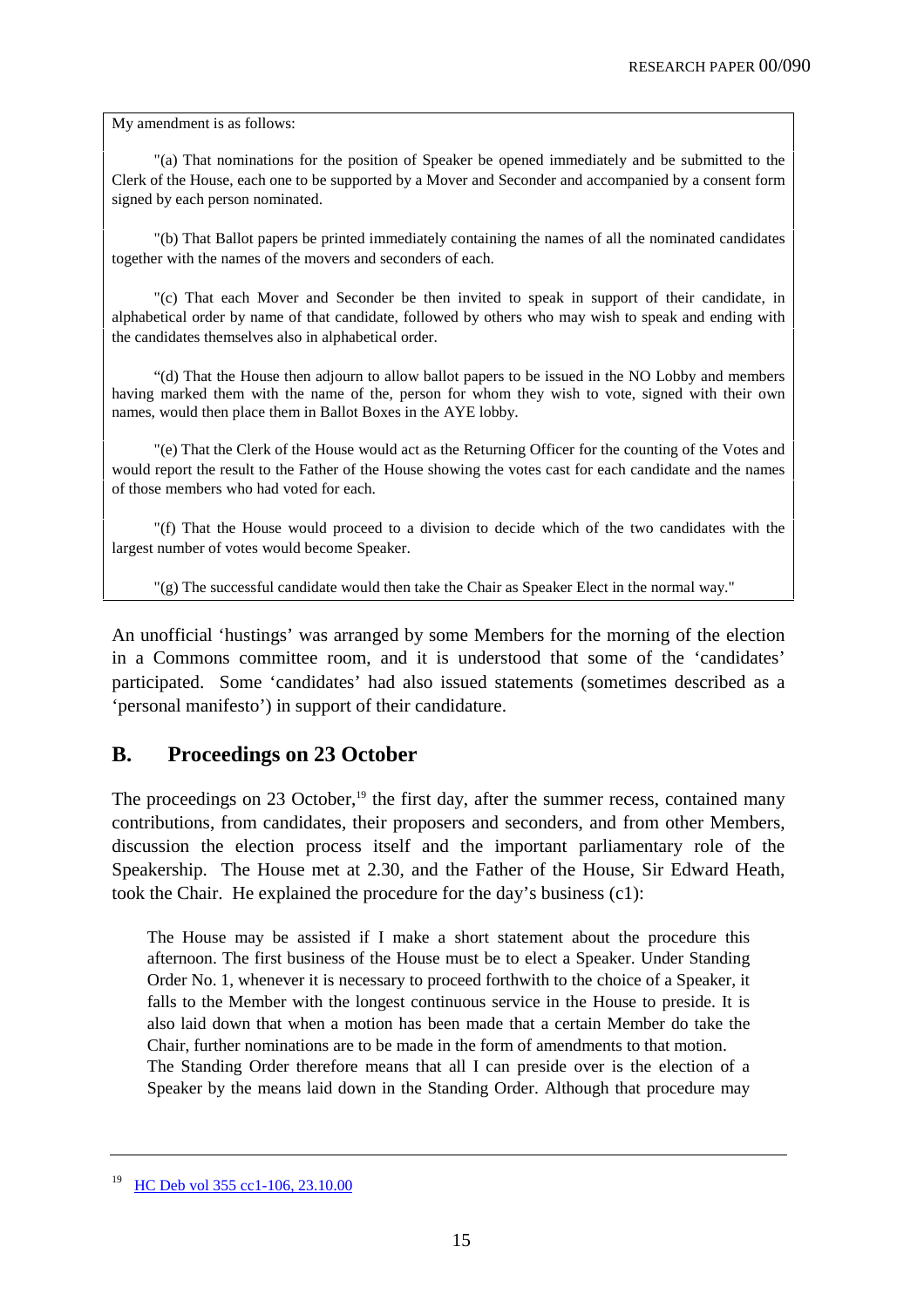sound complex, it is exactly the same as that adopted by the House in deciding on any motion to which amendments are offered. First, the motion is moved. If there are amendments, they are then moved and decided on. Once an amendment has been carried, the main question, as amended, is put to the House for decision. If no amendment is carried and no more are forthcoming, the main question is put for decision. I hope that that will be helpful.

Tony Benn then tried to move his motion to run the election by ballot (cc2-3):

We are in some difficulty today. We do not know the names of the candidates because they have never been put on the Order Paper. We do not know who will move them or second them. We did not know what statement you would make until you made it. Officially, we will not know of any proposal of the kind that I hope you will allow me to make until I have the chance to make it.

I draw your attention, Sir Edward, to paragraph (3) of Standing Order No. 1, which says,

A Member taking the chair--

that is yourself, Sir Edward—

under the provisions of paragraph (1) of this order shall enjoy all those powers which may be exercised by the Speaker during proceedings . . .

Therefore you have absolute power, as the Speaker has, to accept an amendment if you choose to do so.

I am not asking you, Sir Edward, to support the proposal, but the House should have the opportunity to do so. There was very wide consultation at a meeting this morning and out of 150 people, only one was opposed to the idea of a ballot. We are a sovereign body, and when the House wishes it can pass an Act though both Houses in a single day and get Royal Assent, and there is no reason why we should not tackle the question  $now \dots$ 

I am not suggesting that that is a perfect system--some Members have suggested alternative votes and exhaustive ballots--but it is practical.

I have given the Clerk nomination forms and ballot papers and know that he has prepared them in case the proposal is carried. I hope that you, Sir Edward, will allow the House to decide. The House must have the Speaker it wants and the Speaker must enjoy the authority that he or she needs to do the job that we are about to elect him or her to do.

His proposal was supported by a number of Members from both sides of the House, citing, in particular the unusually large number of apparent candidates (12). Responding, Sir Edward said (cc3-4):

I quite understand the anxiety that many Members have about the present system. I not only understand but have considerable sympathy with it. On the other hand, I believe that my powers under the Standing Order do not extend to presiding over a debate and a decision on other possible methods of election. In any case, even if I had the authority to act in that way, I believe that we would become very confused if we tried to change the rules in the middle of our proceedings. However, as I am sympathetic to the concern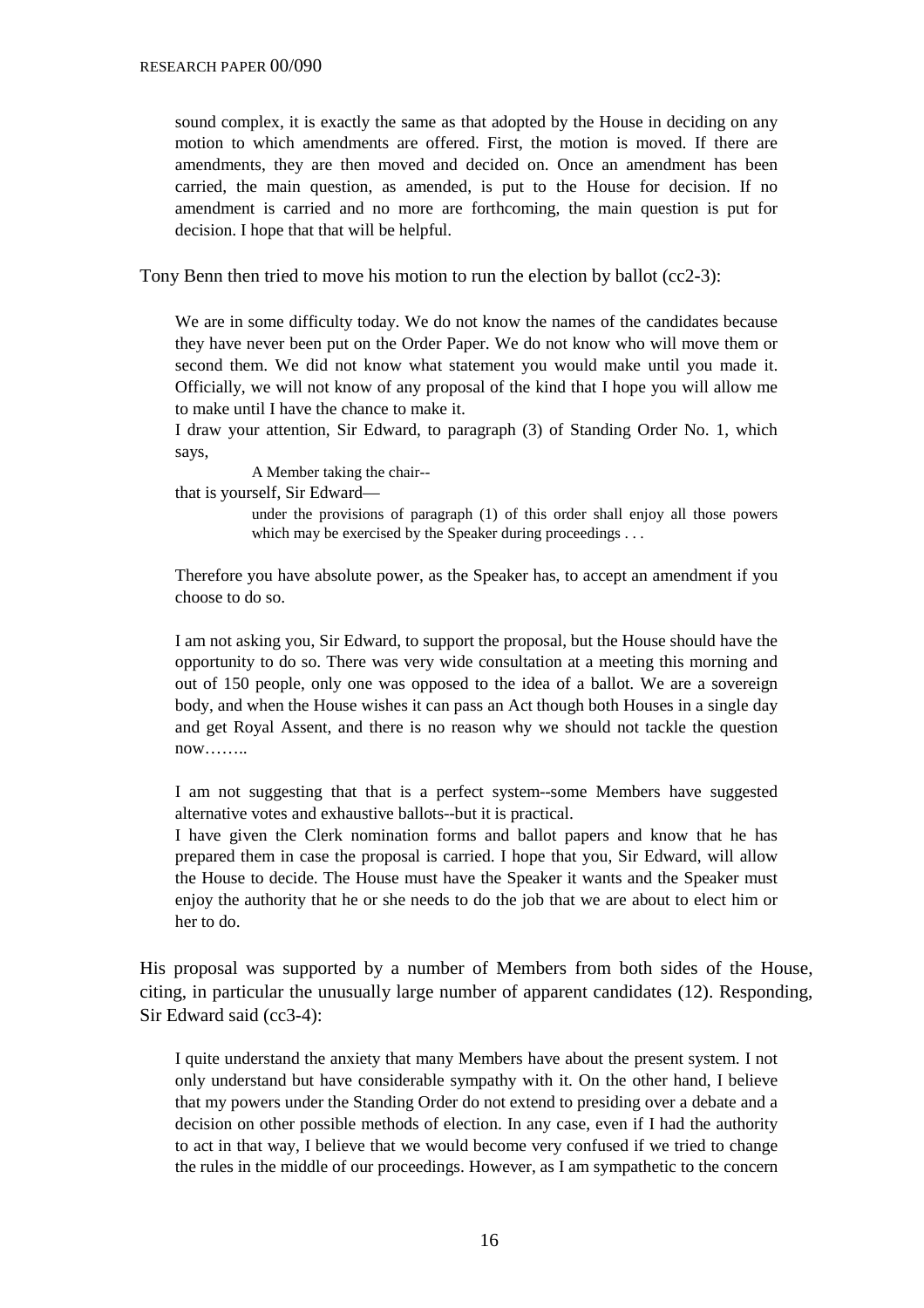of Members, there may be a way in which I can help without straining the limits of my powers.

It may assist the House if I announce in advance the order in which I shall call Members to propose candidates--that is, the order of all those who have notified me that they wish to take part in the debate. I do so with two provisos. First, if any amendment is carried and the main question as amended thereafter is agreed to, no subsequent amendments can be proposed. Secondly, the list that I am about to read out is not necessarily exhaustive. If no amendment moved by a Member whose name is on the list is carried, other Members may catch my eye to put forward other candidates.

Members continued to press Sir Edward in favour of Mr Benn's motion, and Tam Dalyell asked Sir Edward how he had decided the order of candidates which he had just announced. Sir Edward replied (c5):

It was done at my discretion. That has always been the case, but my predecessors have never announced in advance who has been chosen and where they are placed. I was hoping that my doing so would be helpful to the House.

Further points of order followed, and Sir Edward responded (c8):

Some of the complications of the proposed system are now emerging clearly. For us to go over to a new system will take considerable time and a great deal of investigation. What has been proposed so far as a simple solution is not simple at all. On the other hand, providing the names of those who wish to be considered and their proposers and seconders, as I have done, gives the House far more information than it has ever had in the past and provides a foundation for taking decisions today. Therefore, I cannot accept the proposals that have been made from various quarters. We should get on with our business, and I call Mr. Snape to propose Mr. Martin.

After almost half an hour the election process itself began, and continued until approximately 9.15 (with a 15 minute break around 6pm). Michael Martin  $(Lab)^{20}$  was proposed in the main motion, and the divisions on the amendments proposing other candidates were as follows:

| 140-345 |
|---------|
| 83-409  |
| 170-341 |
| 241-317 |
|         |

<sup>&</sup>lt;sup>20</sup> First Deputy Chairman of Ways and Means. Proposed by Peter Snape (Lab); seconded by Ann Keen (Lab)

<sup>&</sup>lt;sup>21</sup> Chairman of Ways and Means. Proposed by David Winnick (Lab); seconded by Peter Brooke (Conservative)

<sup>&</sup>lt;sup>22</sup> Proposed by Dafydd Wigley (PC); seconded by Jackie Ballard (LD)<br><sup>23</sup> Proposed by David Davis (Can); seconded by a Cabinat Minister

<sup>23</sup> Proposed by David Davis (Con); seconded by a Cabinet Minister, Marjorie Mowlam, speaking from the back-benches (cc32-33)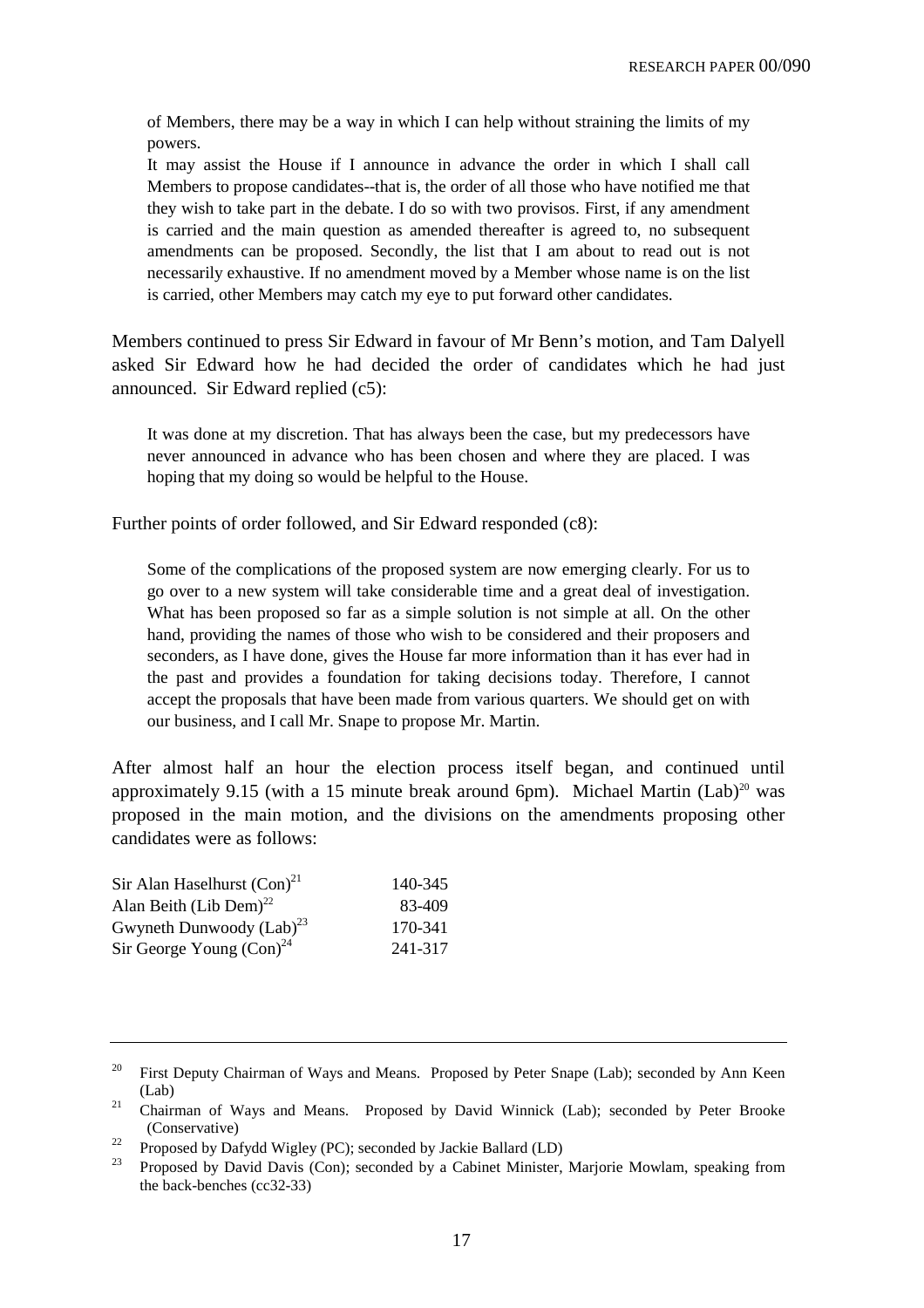| Menzies Campbell (Lib Dem) <sup>25</sup> | 98-381           |
|------------------------------------------|------------------|
| David Clark (Lab) <sup>26</sup>          | $192 - 257^{27}$ |
| Nicholas Winterton $(Con)^{28}$          | 116-340          |
| John McWilliam (Lab) <sup>29</sup>       | 30-309           |
| Michael Lord $(Con)^{30}$                | 146-290          |
| Sir Patrick Cormack (Con) <sup>31</sup>  | 130-287          |
| Richard Shepherd $(Con)^{32}$            | 136-282          |

All the amendments having been negatived, the main motion was put to the House, and on a division, Michael Martin was elected by 370-8. During his speech accepting nomination as a candidate, Mr Martin had said (c14):

Modernisation has been talked about a lot in the current Parliament. I will match the hours that any hon. Member keeps in the House because, when hon. Members leave, the Deputy Speakers still have half an hour of Adjournment debate to go, but I am not proud of the fact that, when we go to New Palace yard, men and women who work for us in this building go to their homes and many of them as parents know that their sleep will be broken because they have to get their children out to school. Whenever we talk about hours, we must always consider the staff who work for us so well in the House. There are new proposals from the Administration Committee to look at creche

facilities. The Modernisation and Procedure Committees are looking at our voting system. Back Benchers should fight for these changes. I as Speaker will never interfere with those matters. I give the assurance that I will embrace the democratic decisions of the House. Change for the sake of change is no way in which to conduct our affairs, but, by the same token, to oppose change for the sake of tradition is equally wrong.

A Speaker has a clear duty to every section of the House, especially to Back Benchers, the minority parties and the Opposition parties. The House must hold the Executive to account. I am firmly of the view that the Speaker's duty is to serve the House, not the Executive power.

It says much for the House--and, indeed, for the political system to which we all belong--that someone from the poverty of Glasgow can stand before you seeking the great office of Speaker. My origins should be no reason for me being elected; nor should they be a reason to debar me. I submit myself to the House.

<sup>&</sup>lt;sup>24</sup> Who had stepped down as Shadow Leader of the House to be a candidate. Proposed by John MacGregor (Con); seconded by Helen Jackson (Lab)

<sup>&</sup>lt;sup>25</sup> Proposed by Martin O'Neill (Lab); seconded by Derek Wyatt (Lab)

<sup>&</sup>lt;sup>26</sup> Proposed by John Maxton (Lab); seconded by Joan Ruddock (Lab)<br><sup>27</sup> The 'Ne' yets we estimally dealered as 206 by technologistic the se

<sup>&</sup>lt;sup>27</sup> The 'No' vote was originally declared as 296, but corrected at the end of the election process.

<sup>&</sup>lt;sup>28</sup> Proposed by John Wilkinson (Con); seconded by Stephen Pound (Lab)

Proposed by Jamie Cann (Lab); seconded by Helen Brinton (Lab)

<sup>&</sup>lt;sup>30</sup> Second Deputy Chairman of Ways and Means. Proposed by Tom King (Con); seconded by Andrew Reed (Lab)

<sup>&</sup>lt;sup>31</sup> Who had stepped down as Shadow Deputy Leader of the House to be a candidate. Proposed by Gillian Shephard (Con); seconded by Tam Dalyell (Lab)

 $32$  Proposed by Martin Bell (Ind); seconded by Tony Wright (Lab)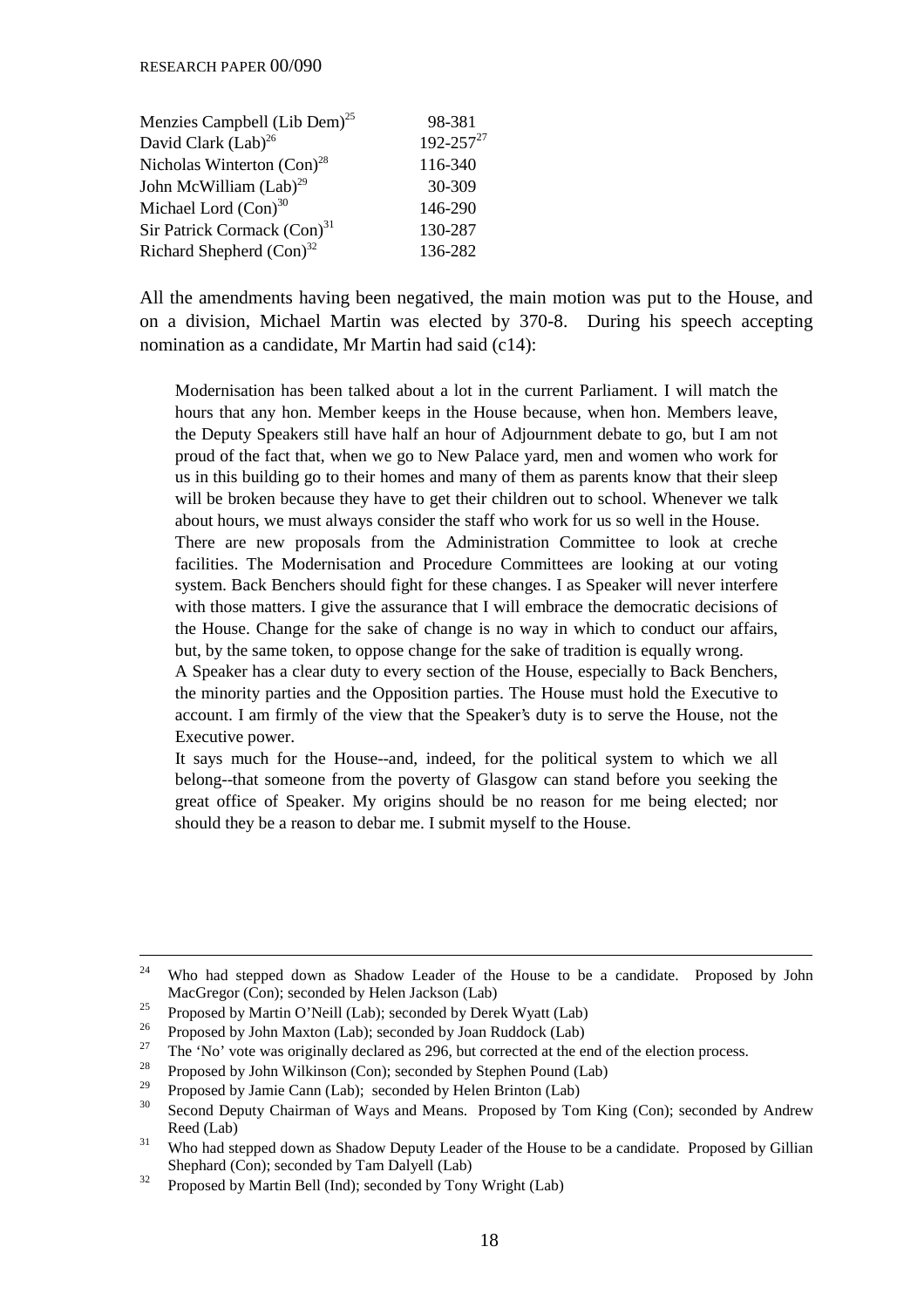As Speaker-Elect, he said (c99):

Before I assume the Chair as Speaker-Elect, I thank the House once again for its confidence in me. I pray that I shall prove worthy of that confidence and that all of us will maintain the high tradition of this place. I also ask hon. Members for their prayers.

Following a further suspension from 9.44pm to 11.18pm, the House went to the Lords to hear of the Queen's approval of their choice of Speaker, adjourning at 11.35pm.

### **V Recent elections**

| 12 January 1971 (Speaker Lloyd)           |                                                                                                                | HC Deb vol 809 cc2-34    |
|-------------------------------------------|----------------------------------------------------------------------------------------------------------------|--------------------------|
|                                           | (contested <sup>33</sup> , Clerk of the House in the Chair)                                                    |                          |
| (uncontested, Speaker Lloyd in the Chair) | <b>3 February 1976</b> (Speaker Thomas)                                                                        | HC Deb vol 904 cc1151-70 |
|                                           | <b>15 June 1983</b> <sup>*</sup> (Speaker Weatherill)<br>(uncontested, James Callaghan in Chair as FoH)        | $HC$ Deb vol 44 cc2-18   |
|                                           | 27 April 1992 <sup>*</sup> (Speaker Boothroyd)<br>(contested <sup>34</sup> , Sir Edward Heath in Chair as FoH) | HC Deb vol 207 cc2-26    |
|                                           | <b>7 May 1997</b> <sup>35*</sup> (Speaker Boothroyd)<br>(uncontested, Sir Edward Heath in Chair as FoH)        | $HC$ Deb vol 294 cc2-12  |
| <b>23 October 2000</b> (Speaker Martin)   | (contested, Sir Edward Heath in Chair as FoH)                                                                  | HC Deb vol 355 cc1-106   |
| Note:                                     |                                                                                                                |                          |

 $* =$  start of new Parliament

<sup>&</sup>lt;sup>33</sup> Sir Geoffrey de Freitas was nominated and seconded, although he had not been consulted in advance, was a supporter of Selwyn Lloyd's candidacy and asked for his name to be withdrawn. The motion in favour of Lloyd was immediately moved and carried (294-55)

<sup>&</sup>lt;sup>34</sup> Peter Brooke was nominated first, and then Betty Boothroyd as an amendment. The amendment was carried 372-238, and the amended motion agreed to formally

<sup>&</sup>lt;sup>35</sup> Re-election of an incumbent. Included as most recent example of election of that category.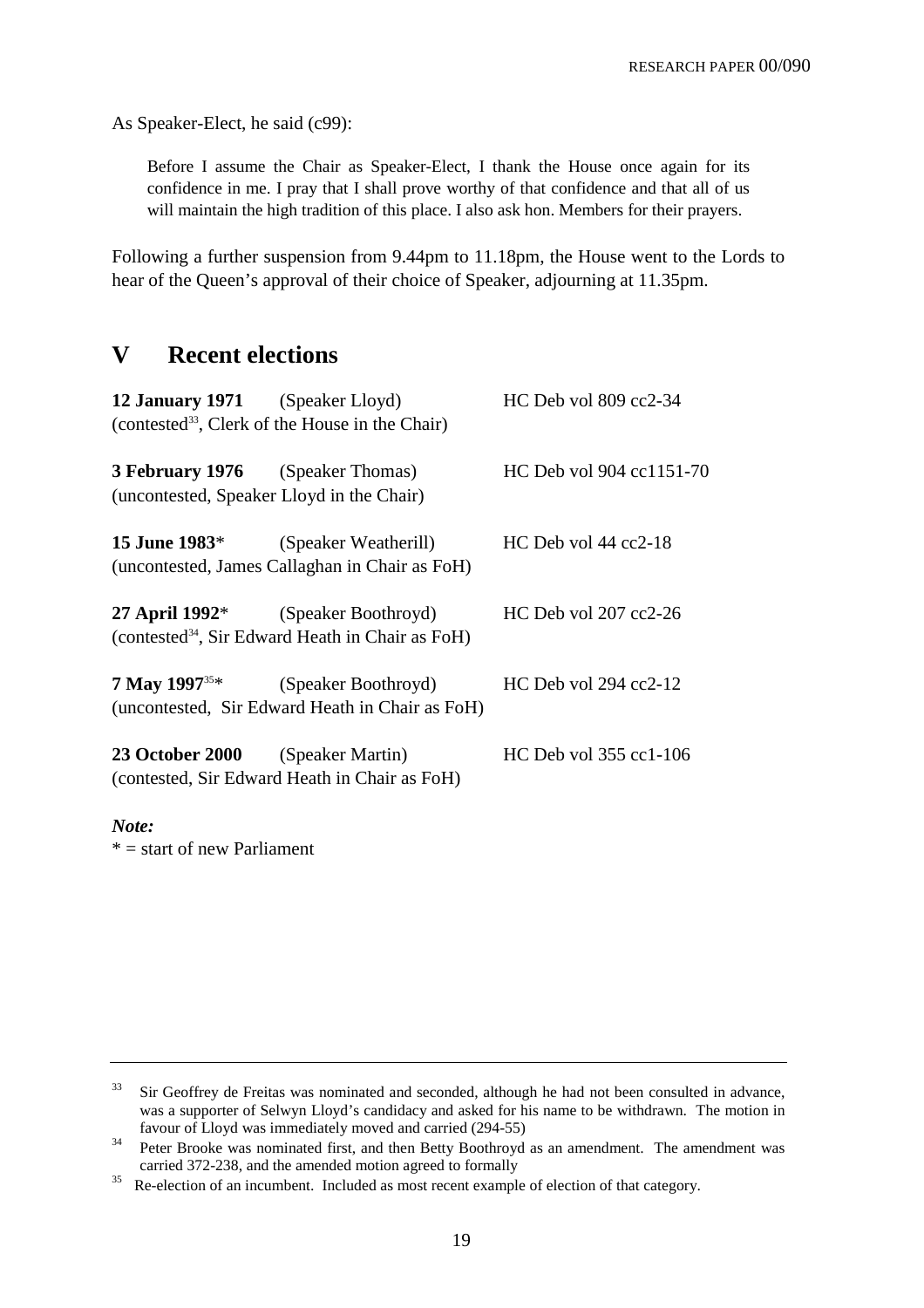# **VI Election of Speakers since 1895 by Party of Speaker and of Government**

There has been much discussion in the media and elsewhere as to the appropriate conventions about the party provenance of a new Speaker – whether, in particular, the Speakership does or should alternate between the two major parties in the House, or should be related to which party is in power at the time of a Speaker's first election. Different views can be taken, for example, whether a trend with one or more exceptions can be regarded as a 'convention'. Much can depend on the relevant time-period used, and the impact and effect of the contemporary constitutional and parliamentary situation should be borne in mind.<sup>36</sup> The following table provides some background to  $20<sup>th</sup>$  century practice:

| Date of first | <b>Speaker</b>         | Party on | Government  | <b>Other</b><br><b>Governments</b><br>during |
|---------------|------------------------|----------|-------------|----------------------------------------------|
| election      |                        | election | on election | <b>Speakership</b>                           |
| 10.4.1895     | Gully <sup>37</sup>    | Lib      | Lib         | Con 1895-                                    |
| 20.6.05       | Lowther $38$           | Con      | Con         | Lib 1905-16, Coalition 1916-                 |
| 28.4.21       | Whitley <sup>39</sup>  | Co. Lib  | Coalition   | Con 1922-23, 1924-, Lab 1924                 |
| 21.6.28       | $Fitzroy^{40}$         | Con      | Con         | National/Coalition<br>1929-31,<br>Lab        |
|               |                        |          |             | 1931-                                        |
| 9.3.43        | Clifton                | Con      | Coalition   | Lab 1945-51, Con 1951-                       |
|               | Brown <sup>41</sup>    |          |             |                                              |
| $1.11.51**$   | Morrison <sup>42</sup> | Con      | Con         |                                              |
| $21.10.59*$   | Hylton-                | Con      | Con         | Lab 1964-                                    |

<sup>37</sup> Speaker Gully held no ministerial office prior to his election as Speaker

<sup>39</sup> Speaker Whitley had been a whip, and was Chairman of Ways and Means immediately prior to his election as Speaker

<sup>&</sup>lt;sup>36</sup> For example, Speaker Boothroyd in 1992 was the first example of the election of a Member from a non-governing party since 1835. However the circumstances in 1835 can be viewed as rather unusual. The incumbent Speaker, Manners Sutton, a Tory, had been in the Chair since 1817 (and re-elected six times), and had intended to retire in 1833, but had been persuaded to stay in post by the Whigs in the first post-Reform Act Parliament, because they feared the effect of an inexperienced Speaker in such a potentially volatile House. The Whigs were dismissed by the King in 1834, but retained a majority in the House even after a subsequent general election in January 1835. When Peel's Tory government proposed Manners Sutton again for the Chair in February 1835, the Whigs exacted revenge by voting against him and in favour of James Abercromby. These events, and the following elections in 1837, 1839 and 1841, helped to create the modern perception of a non-partisan Speakership. See further, P Laundy, *The office of Speaker*, 1964, pp22-25 and 296-301.

<sup>38</sup> Speaker Lowther had held junior ministerial office, and was Chairman of Ways and Means immediately prior to his election as Speaker

<sup>&</sup>lt;sup>40</sup> Speaker Fitzroy was Deputy Chairman of Ways and Means immediately prior to his election as Speaker

<sup>&</sup>lt;sup>41</sup> Speaker Clifton Brown had been a PPS, and was Chairman of Ways and Means immediately prior to his election as Speaker

<sup>&</sup>lt;sup>42</sup> Speaker Morrison had been a cabinet minister, but held no ministerial or 'speakership' office immediately prior to his election as Speaker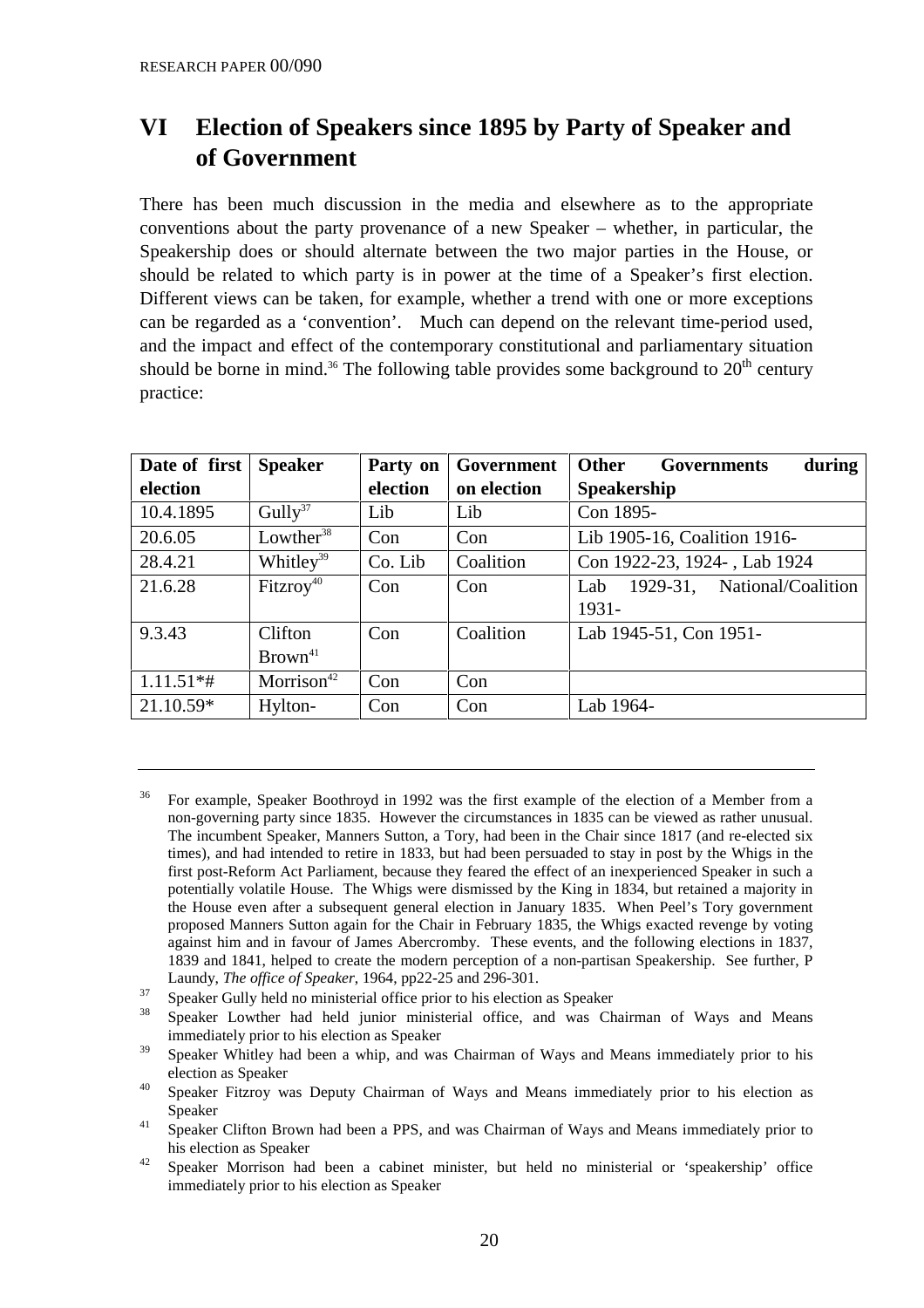|          | $Foster^{43}$            |     |     |           |
|----------|--------------------------|-----|-----|-----------|
| 26.10.65 | King <sup>44</sup>       | Lab | Lab | Con 1970- |
| 12.1.71  | Lloyd <sup>45</sup>      | Con | Con | Lab 1974- |
| 3.2.76   | Thomas <sup>46</sup>     | Lab | Lab | Con 1979- |
| 15.6.83* | Weatherill <sup>47</sup> | Con | Con |           |
| 27.4.92* | Boothroyd <sup>48</sup>  | Lab | Con | Lab 1997- |
| 23.10,00 | Martin <sup>49</sup>     | Lab | Lab | $- -$     |

### *Notes:*

- $=$  elected at start of new Parliament
- $\#$  = elected at start of new Parliament where change of government

### **VII Relevance of a Speaker's religion**

In passing, it may be convenient to note that the new Speaker has been described in the media and elsewhere, as the "first Catholic Speaker since the Reformation." Some press reports have suggested that the last Catholic Speaker was Sir Thomas More (1523). Identifying an office-holder's religion is not always straightforward, especially during periods where disclosure of a person's religion may not have been politic, even when there was no statutory bar on particular religions. There appears to be no reference to a Catholic Speaker since members of that religion were able again to be MPs early in the 19<sup>th</sup> century. This suggests that the last acknowledged Roman Catholic Speaker was in Reformation times, and could well be Sir William Cordell, Speaker in 1558, which was Queen Mary's last Parliament.50

The question of religion appeared to arise, because of suggestions in the media that a Catholic holding the Speakership could have constitutional and legal implications. It is always dangerous to speculate on such hypothetical matters, in the absence of any relevant parliamentary or legal authority, but there appear to be no formal or necessary implications for the role of the Speaker on that ground. Virtually all constitutional

<sup>&</sup>lt;sup>43</sup> Speaker Hylton-Foster was Solicitor-General immediately prior to his election as Speaker

<sup>&</sup>lt;sup>44</sup> Speaker King was Chairman of Ways and Means immediately prior to his election as Speaker

<sup>45</sup> Speaker Lloyd had been a cabinet minister, but held no ministerial or 'speakership' office immediately prior to his election as Speaker

<sup>&</sup>lt;sup>46</sup> Speaker Thomas had been a cabinet minister, and was Chairman of Ways and Means immediately prior to his election as Speaker

<sup>&</sup>lt;sup>47</sup> Speaker Weatherill had been a whip, and was Chairman of Ways and Means immediately prior to his election as Speaker

<sup>48</sup> Speaker Boothroyd had been a whip, and was Second Deputy Chairman of Ways and Means immediately prior to her election as Speaker

<sup>&</sup>lt;sup>49</sup> Speaker Martin was First Deputy Chairman of Ways and Means immediately prior to his election as Speaker

<sup>&</sup>lt;sup>50</sup> Laundy comments on that Parliament: "It was thoroughly Roman Catholic in its allegiance, care having been taken to ensure that the sheriffs returned only 'men given to good order, Catholic, and discreet'" (P Laundy, *The office of Speaker*, 1964, p164)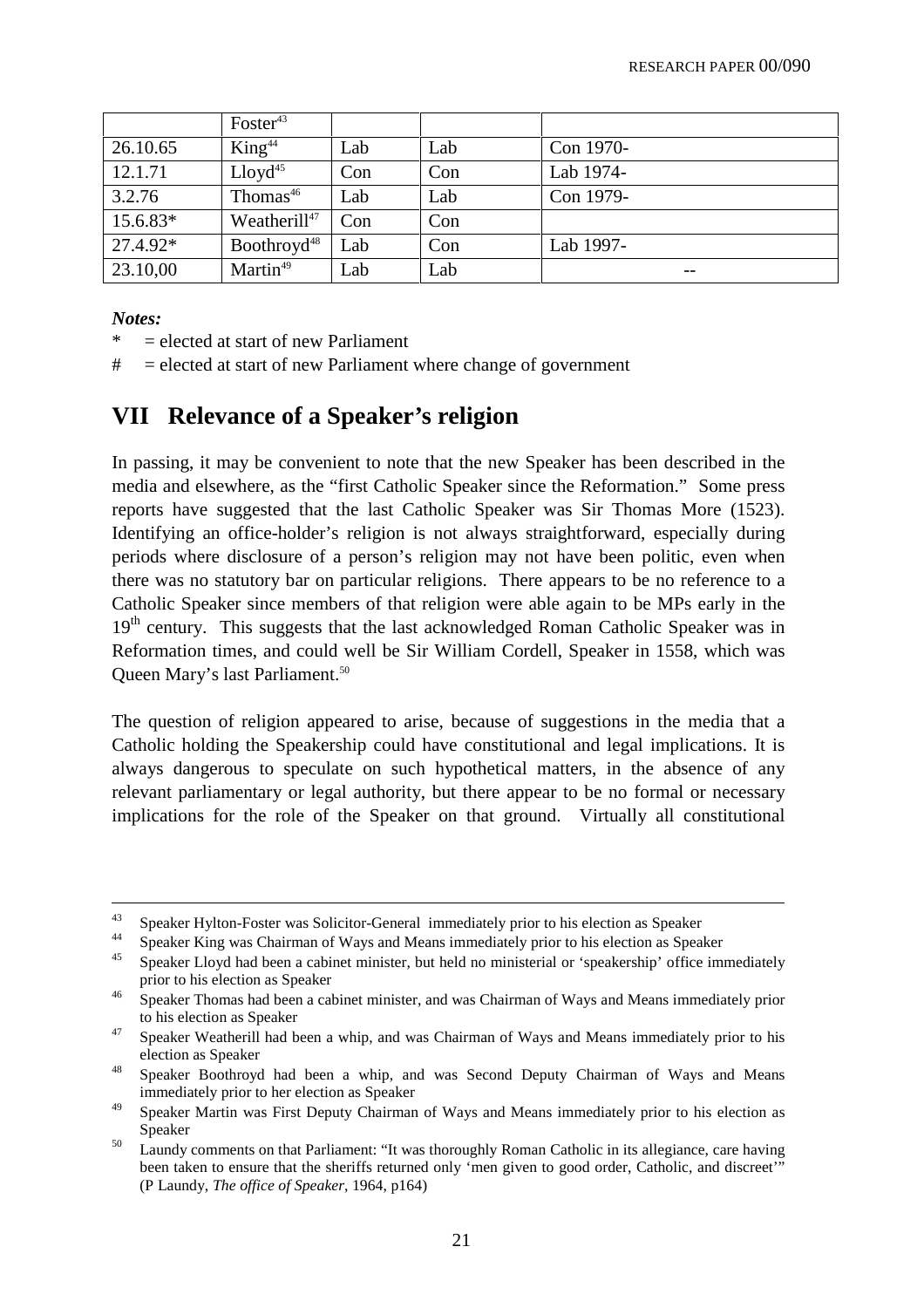disabilities on Catholics have been removed, other than the notable exception of the succession to the Crown.<sup>51</sup>

The Speaker does have some statutory functions of a constitutional nature, where some may argue that his or her religion could be a factor. However, as with the similar constitutional functions of the Prime Minister or Lord Chancellor, there appears to be no legal reason why appropriate administrative arrangements could not be made if that was thought necessary or expedient. Examples of such statutory powers are:

- *Regency Act 1937, s2*: The Speaker is one of the office-holders who is empowered, along with two or more of the others so empowered, to declare the total incapacity of the Sovereign so that a Regent can be appointed.
- *Church of England Assembly (Powers) Act 1919, s2*: The Speaker nominates the 15 Commons members of the Ecclesiastical Committee, including the filling of any Commons vacancies on the Committee. This statutory committee of MPs and peers considers Church of England measures, and can (and does) comprise non-Anglican Members.
- *Church Commissioners Measure 1947, sch 1, para 1*: The Speaker is a Church Commissioner, along with a number of others by virtue of their office, and lay Commissioners appointed by the General Synod etc.. *Para 6* of the Schedule requires that "every lay Commissioner *not being a Commissioner in right of office* shall … declare in writing before an officer of the Commission that he is a member of the Church of England" (emphasis added).

There have even been suggestions in the media<sup>52</sup> that the Speaker is, however distantly, in the line of succession to the Crown, or at least would become Head of State "if the entire royal family were wiped out". As presented, this assertion appears to be mistaken. The statutory rules on succession are so drafted as not to set a limit to the line of succession, however remote that could become in theory, and the Speaker appears nowhere in that line. It may be that this apparently erroneous view has arisen because of the Speaker's statutory duties in relation to a Regency (as already mentioned), or, more likely, because of the Speaker's position near the top of the Order of Precedence.<sup>53</sup> Perhaps there has

 $51$  Similar implications are sometimes alleged from time to time in relation to other offices, such as that of Prime Minister and of Lord Chancellor. This is considered in more detail in two Parliament & Constitution Centre standard notes, *Roman Catholics and Parliament*, and *Coronation Oath*, available to Members and their staff from the Library. See also the Scottish Parliament Research Paper 99/17, on the *Act of Settlement*, prepared for its debate on that subject last year:

[http://www.scottish.parliament.uk/whats\\_happening/research/pdf\\_res\\_papers/rp99-17.pdf](http://www.scottish.parliament.uk/whats_happening/research/pdf_res_papers/rp99-17.pdf)<br>See Sunday Times of 30 July 2000, "Party loyalties falter as MPs battle to be Betty"

<sup>&</sup>lt;sup>52</sup> See *Sunday Times* of 30 July 2000, "Party loyalties falter as MPs battle to be Betty"<br><sup>53</sup> Indeed, according to one leading work on the Speakership, until 1919 the Speaker ranked immediately

after the peers, thereby being known as the 'first commoner' (P Laundy, *The office of Speaker*, 1964, p250).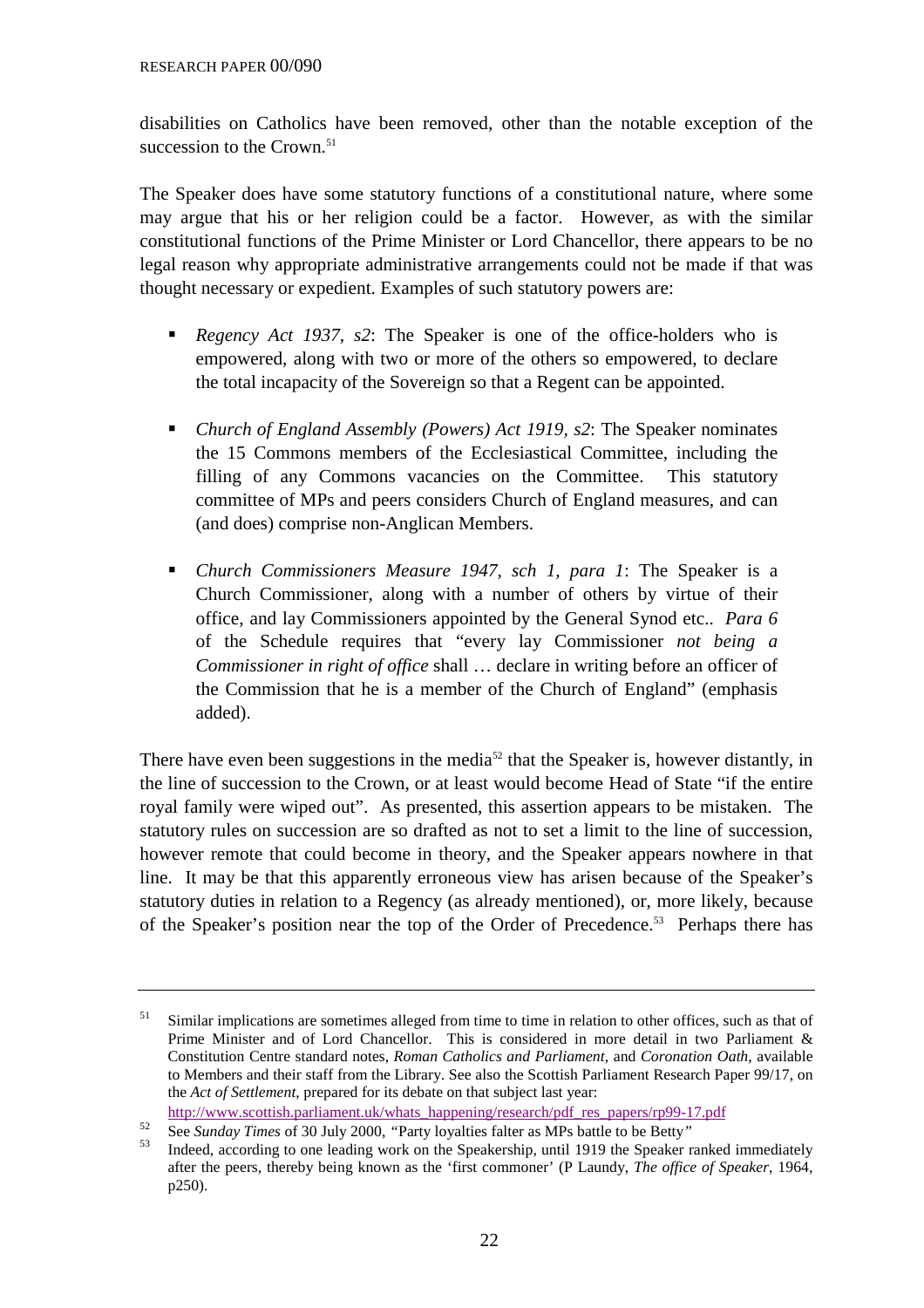been some confusion with the American position, where the Speaker of the House of Representatives is in line for succession to the Presidency directly after the Vice President.

### VIII Appointment of the Speaker's deputies<sup>54</sup>

The Speaker is assisted nowadays by three deputies – the Chairman of Ways and Means,  $55$ the First Deputy Chairman of Ways and Means<sup>56</sup> and the Second Deputy Chairman of Ways and Means.<sup>57</sup>

These three officers are appointed by the House, as vacancies arise, on a motion by a Minister of the Crown,<sup>58</sup> and their appointment lasts for the duration of a Parliament. The appointment of the two deputies is expressly prescribed in S.O. No. 2 as being "at the commencement of every Parliament, or from time to time, as necessity may arise". It is usual for all the three offices to be covered by a single motion early in a new Parliament, and such motions are generally agreed to formally, without debate or division.<sup>59</sup> However it may be (perhaps because of continuing discussions between the parties) that motions will only cover one or two of the offices, with another motion following shortly afterwards.<sup>60</sup>

All three deputies in the Chair abstain from party controversy, including participation in debates and divisions, as does the Speaker. Thus, since the creation of the third post in 1971, it has been the practice that two of the four occupants of the Chair are from the Government benches and two from the non-Government benches, with the Speaker and the Chairman of Ways and Means coming from different sides of the House. Thus the net effect of their withdrawal from party controversy, in terms of the political balance of the House, is nil. Maintenance of the balance between the two sides of the House, both in terms of the equal numbers of 'Speaker/Deputy Speakers' and between the Speaker and the Chairman of Ways and Means, would presumably be a relevant factor in the choices of any 'Deputy Speakers', if that became necessary following an election of a new Speaker.

<sup>&</sup>lt;sup>54</sup> A list of Speakers and their deputies, with dates of election/appointment and party affiliation, is contained in D Butler & G Butler, *Twentieth century British political facts 1900-2000*, 2000, p185

<sup>55</sup> Empowered as Deputy Speaker by standing order since 1855 (now *S.O. No. 3*), and under the *Deputy Speaker Act 1855*. While the Chairman is popularly known as the Deputy Speaker, strictly this title describes a range of functions rather than a discrete parliamentary office.

<sup>&</sup>lt;sup>56</sup> The office of Deputy Chairman of Ways and Means was created in 1902

<sup>57</sup> This office was created in 1971. The two deputies are sometime colloquially described as the Second and Third Deputy Speakers

<sup>58</sup> Nowadays this is usually the Leader of the House, but has been other ministers (including, as in 1964 and 1976, the Prime Minister)

<sup>59</sup> See, for example, the motions on 6 May 1992, HC Deb vol 207 c49, and on 14 May 1997, HC Deb vol 294 c40.

 $60$  As happened in 1983 (Second Deputy Chairman nominated by motion on 22 June, followed by the Chairman and First Deputy Chairman by motion the following day), and in 1987 (Chairman and First Deputy Chairman on 26 June and the Second Deputy Chairman – now Madam Speaker – on 7 July).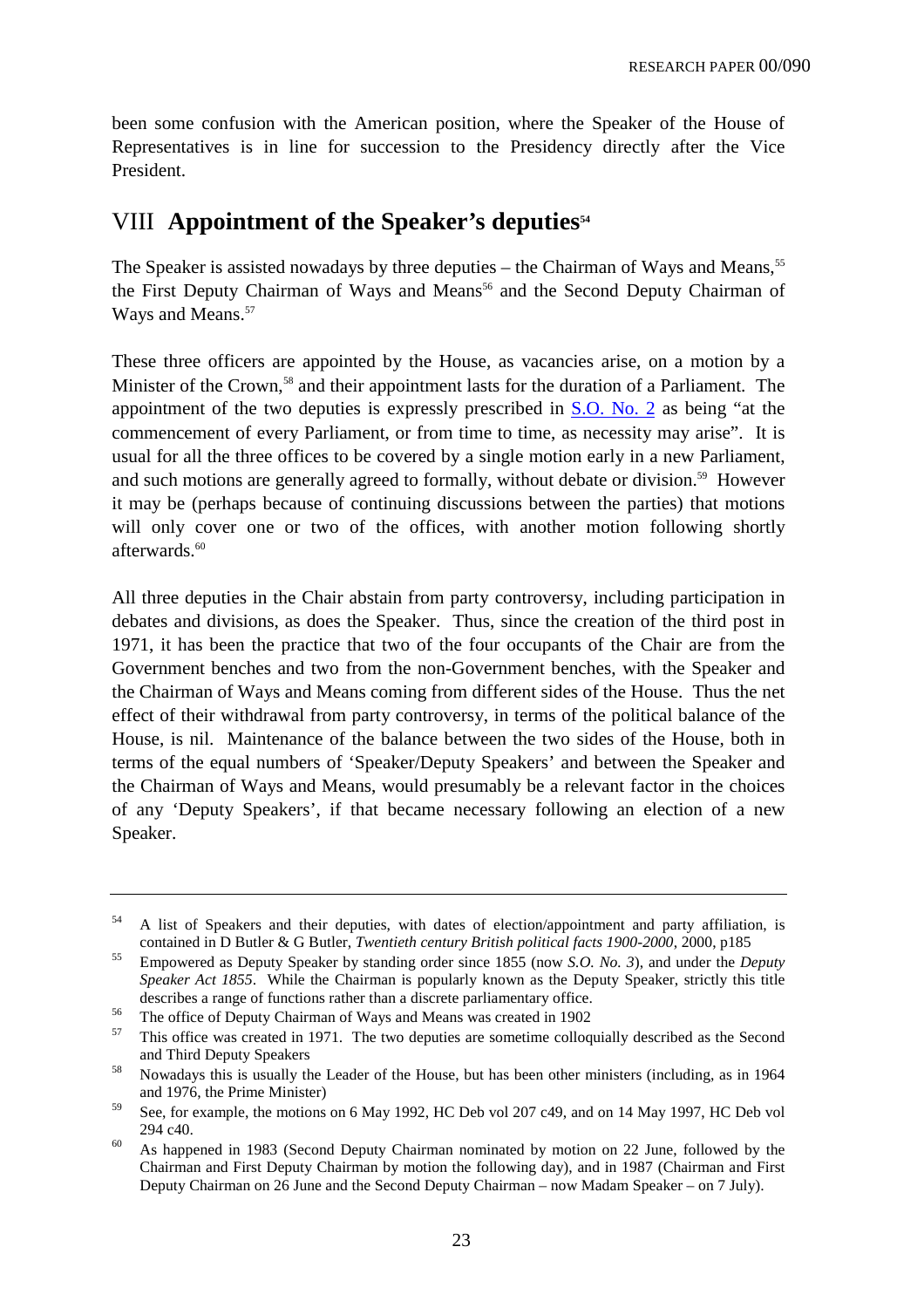As the new Speaker elected on 23 October was first Deputy Chairman of Ways and Means, a vacancy arose. On 2 November<sup>61</sup> the House agreed formally, without debate or division, to a motion, proposed by the Leader of the House, that Sylvia Heal be first Deputy Chairman of Ways and Means. The matter of this process arose during Business Questions on 14 November:<sup>62</sup>

**Mr. Baker:** I intend no discourtesy to you, Mr. Speaker, or to your colleagues, but is it not appropriate for the Modernisation Committee to consider the method of election of the Speaker--and, perhaps more importantly, of the Deputy Speakers? Yesterday a Deputy Speaker emerged--Vatican-style, with white smoke--into the Chair. I make no comment on her appropriateness, but I think that hon. Members should have an opportunity to vote on such matters.

**Mr. Tipping:** As always, Mr. Speaker, Vatican-style elections yield the correct result. The hon. Gentleman will know that the Procedure Committee is currently considering the matter and taking evidence. The proposal is for a joint meeting of the Procedure Committee and the Modernisation Committee.

# **IX Election of Speakers/Presiding Officers of the Devolved Parliaments and Assemblies**

By way of comparison, this section briefly notes the method of appointment of the occupants of the chair in the three new devolved bodies.

### *Scottish Parliament*:

The Presiding Officer and Deputy Presiding Officers are elected under the procedures set out in *Rules 3.2, 3.3* and 11.9 of the Parliament's Standing Orders.<sup>63</sup> These were summarised in a guidance note for the media in advance of the first meeting of the Parliament:64

The Scotland Act 1998 requires the Parliament to elect a Presiding Officer and two deputies at its first meeting. These elections, by secret ballot, are scheduled to take place from 2.30pm on Wednesday, May 12. It is possible the first business of the afternoon session will be oath or affirmation taking by any member who was unable to do so in the morning session.

#### **Presiding Officer**

The first election will be for Presiding Officer. Members will be able to submit nominations to the Clerk in the Chamber Office in Scottish Parliament Headquarters, George IV Bridge during the lunchtime adjournment between 12.30pm and 2.15pm only.

Nominees can only be nominated by members who have taken the oath or affirmation.

 $\frac{61}{62}$  HC Deb vol 355 c864, 2.11.00

 $\frac{62}{63}$  HC Deb vol 356 c800, 14.11.00

These are reproduced in full in Appendix 2 of this Note.

<sup>64</sup> 1999 Media Briefing Note 2 - A Guide to the Election of the Presiding Officer and Deputy Presiding Officers (May 12 - Afternoon), *Scottish Parliament press release 3/99*, 6.5.99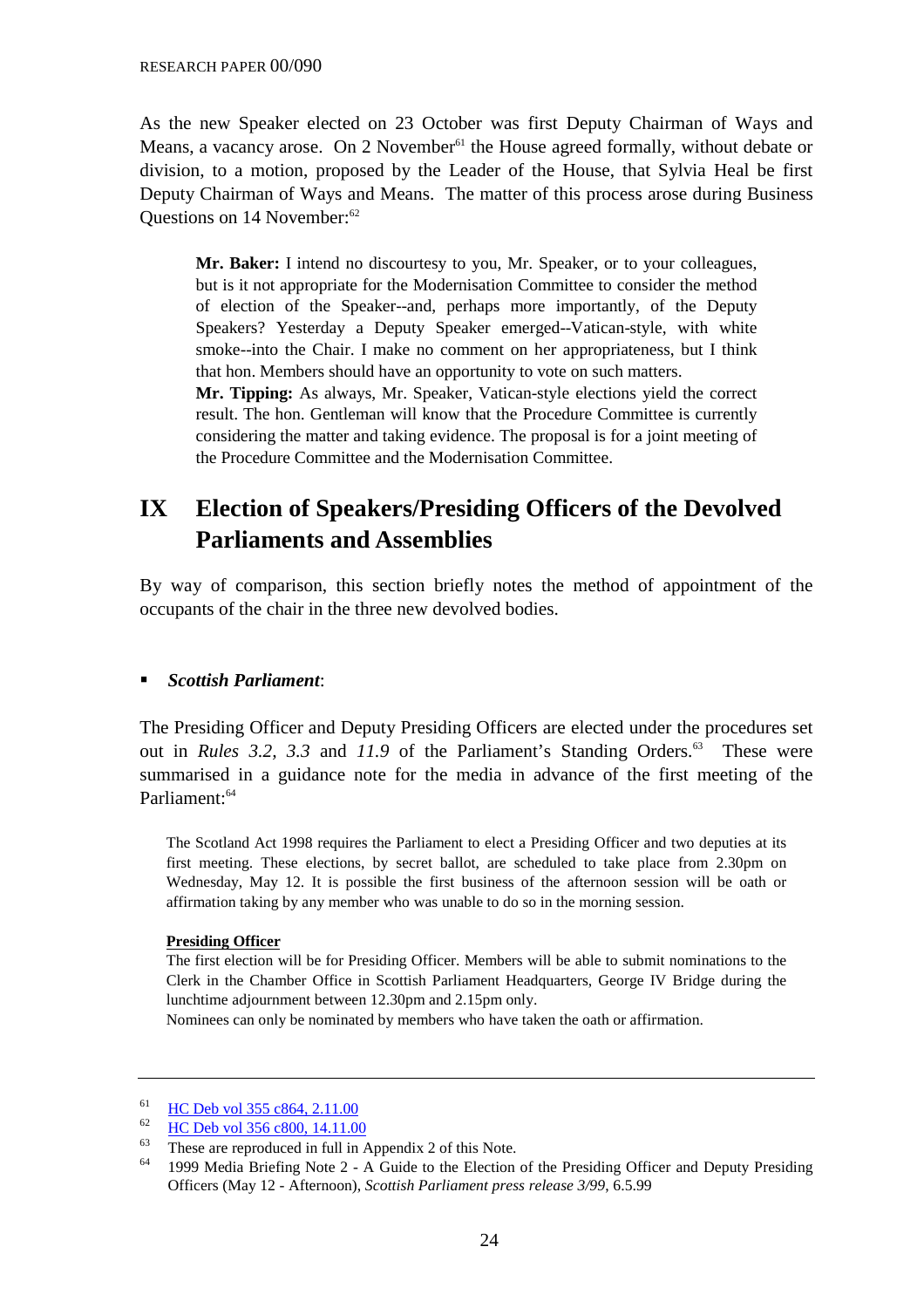Ballot papers for the first round of the election for Presiding Officer will be printed between 2.15pm and 2.30pm. The election will start at 2.30pm with the oldest qualified member (defined as the oldest member who does not intend to stand as a candidate for Presiding Officer or First Minister and who is not a leader of a party with more than five members) resuming the chair and announcing the nominations.

Each member may collect a ballot paper from one of the clerks. Three voting booths and a ballot box will be situated in the Chamber for members to cast their votes.

After the voting has taken place, the ballot box will be emptied out and the ballot papers unfolded and counted by two counting clerks. Each candidate may appoint a member to act as scrutineer to oversee the count on his or her behalf.

Once the clerks counting the votes have recorded the result it will be announced by the oldest member. If a candidate wins more votes than the total number received by all other candidates and a quorum is achieved, i.e. the total number of votes cast is more than a quarter of the total number of seats in the Parliament, that candidate will be elected. Where there is only one candidate members will be asked to vote for or against that candidate or to abstain. A sole nominee will be elected if he or she obtains a simple majority in his or her favour and a quorum is achieved.

If there is no outright winner then successive rounds of voting will be held with the candidate receiving the fewest votes in each round being eliminated. This will continue until one candidate is left or until one candidate wins more votes than the total won by the other candidates. In each round new ballot papers will be printed and members will be invited to follow the same voting procedures as outlined above.

In the event of a tie at any stage there will be a brief adjournment before new ballot papers are printed and another vote taken.

Once a candidate is elected he or she will be invited by the oldest member to take the chair as Presiding Officer. The oldest member will return to his or her seat in the Chamber and the newly elected Presiding Officer will have the opportunity to address the Parliament to accept his or her election. He or she will then adjourn the sitting to enable nominations for the two deputy Presiding Officer positions to be submitted.

#### **Deputy Presiding Officers**

Members who wish to make nominations for the positions of Deputy Presiding Officers will be able to collect nomination papers from the clerk in the Presiding Officer's office in the Assembly Hall only after the election for the Presiding Officer has been completed. The time period during which nominations can be collected and submitted will be announced by the newly elected Presiding Officer before the sitting is adjourned.

Nomination papers for the Deputy Presiding Officer posts must be signed by the nominee as well as the members who are nominating and seconding. Completed papers must be handed to one of the clerks in the Presiding Officer's office.

The ballot papers for the first round of the first election for Deputy Presiding Officer are scheduled to be printed in the quarter hour following the close of nominations. When these have been placed in the Chamber the Presiding Officer will re-enter the Chamber. He or she does not have a vote or any casting vote in the elections for Deputy Presiding Officer.

The elections for the Deputy Presiding Officers will be conducted in the same way as the Presiding Officer election. There will be one nomination list for both posts and consecutive elections will be held for each deputy Presiding Officer position. All candidates for deputy Presiding Officer will be included on the ballot paper for the first election.

All except the candidate elected as a deputy Presiding Officer in the first election will then proceed to the second election *unless* the Presiding Officer and the first deputy elected represent the same political party. In that event any remaining candidates from that party will be excluded from the second election in accordance with Rule 11.9 of the Standing Orders of the Parliament.

The second election follows on immediately from the first. Once elected the Deputy Presiding Officers retain their seats in the Chamber. They do not have the opportunity to speak but the Presiding Officer may express the congratulations of the Parliament on their election.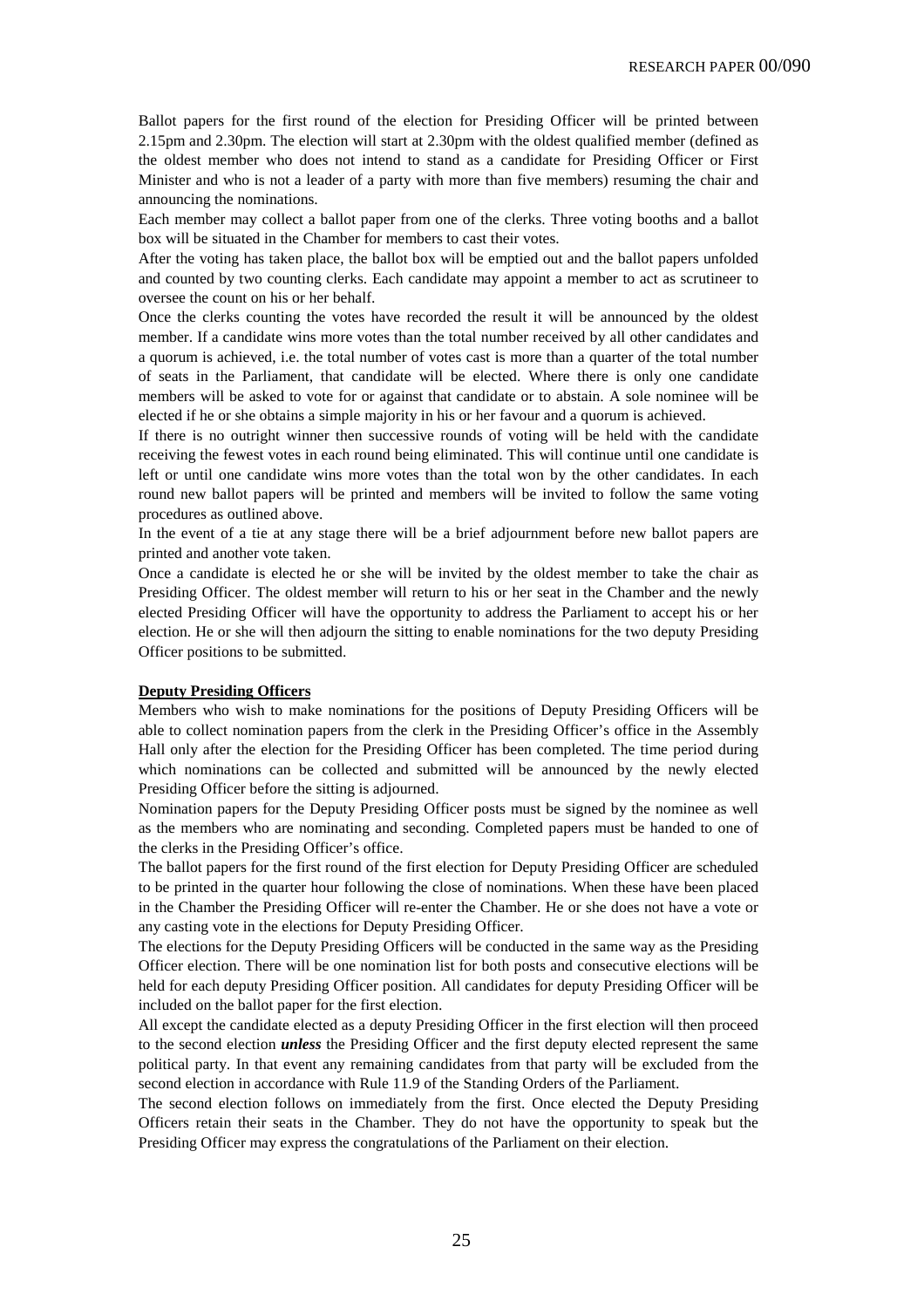The Parliament's first Presiding Officer and Deputy POs were elected, using these procedures, on 12 May 1999.<sup>65</sup>

### *National Assembly for Wales*:

The Presiding Officer of the Assembly is elected under the procedure set out in Standing Order  $1:66$ 

### **STANDING ORDER 1 - Presiding Officer and Deputy**

### **Election of Presiding Officer and Deputy**

1.1 At its first meeting after an ordinary election, the Assembly shall elect a Presiding Officer and a Deputy.

1.2 Until the Presiding Officer is elected, the Assembly shall be chaired

(i) after its first ordinary election, by the Secretary of State for Wales or a person nominated by him or her; and

(ii) after subsequent elections, by the Clerk.

1.3 At the election of a Presiding Officer or a Deputy, the chair shall invite nominations. A nomination shall in the first instance be valid only if seconded by a Member who is not a member of the political group to which the nominating Member belongs. If it appears that no Member is likely to be nominated and seconded by members of different political groups, the chair shall adjourn the meeting and may, on its resumption, accept nominations which are seconded by members of the same political group as the nominating Members.

1.4 If there is only one nomination, the chair shall propose that the Member nominated be elected as Presiding Officer (or Deputy as the case may be). If that is opposed, or if there are two or more nominations, the chair shall make arrangements for an election to take place by secret ballot.

1.5 If two Members have been nominated, the chair shall declare elected the Member who has secured the greater number of votes in the ballot.

1.6 If more than two Members have been nominated and no Member receives more than half of the votes cast in a ballot, the candidate who has received the smallest number of votes shall be excluded and further ballots held until one candidate obtains more than half of the votes cast; and if there is an equality of votes between the two remaining candidates (or the only two candidates) a further ballot shall take place.

1.7 The Member elected as Presiding Officer shall immediately take the chair.

1.8 A Member may not be nominated to be the Deputy if he or she is a member of the same political group as that of the Presiding Officer…….

<http://www.wales.gov.uk/assemblydata/3986F34C000EB0C00000534000000000.pdf>

<sup>65</sup> [http://www.scottish.parliament.uk/official\\_report/session99-00/or010104.htm#Col7. Th](http://www.scottish.parliament.uk/official_report/session99-00/or010104.htm#Col7)ere was some criticism that the election was required to be by secret ballot, but no change was made by the Parliament when it agreed a new set of standing orders in late 1999 to replace the initial set which had been provided in a UK statutory instrument.

<sup>&</sup>lt;sup>66</sup> Both the PO and DPO were elected unanimously at the first meeting of the Assembly on 12 May 1999, with no other candidates nominated: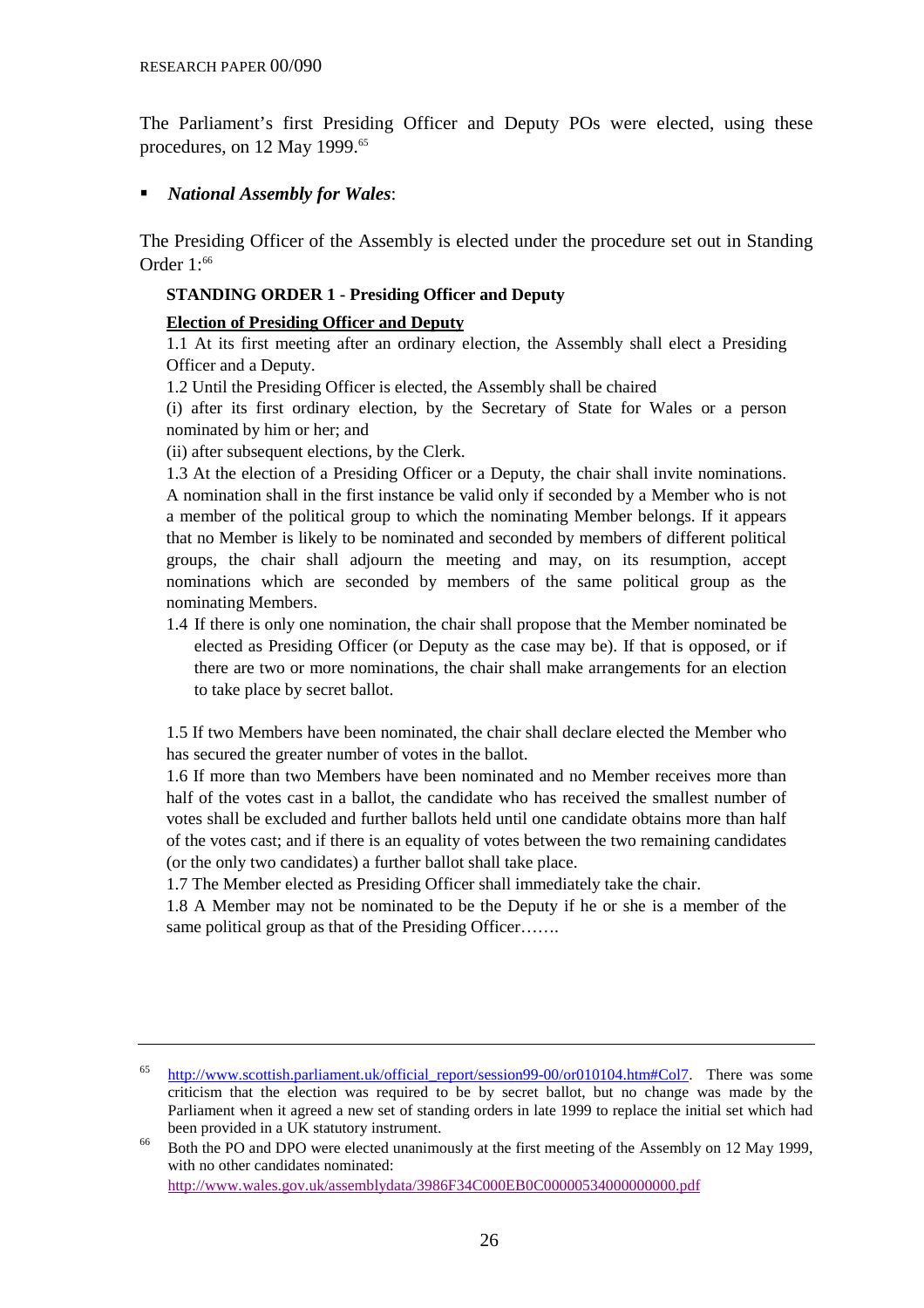### **Vacancies**

1.14 If either the office of Presiding Officer or that of the Deputy becomes vacant the Assembly shall as soon as may be elect a Member to fill the vacancy. The election of a Presiding Officer shall normally take precedence over all other business, and shall be conducted in accordance with this standing order.

### *Northern Ireland Assembly*:

The Initial Presiding Officer was to be appointed by the Secretary of State, $67$  and Lord Alderdice of Knock was so appointed on 29 June 1998.<sup>68</sup> When the New Northern Ireland Assembly met for the first time on 1 July 1998, he remained in the Chair as there were no proposals for election of an Initial Presiding Officer on a cross-community basis.<sup>69</sup> Following the implementation of devolution, the Presiding Officer has been known as 'the Speaker' 70, as permitted by the Standing Orders of the Northern Ireland Assembly:

(1) A Presiding Officer of the Assembly elected under Section 39 of the Northern Ireland Act 1998 may be called "Mr Speaker", "Madam Speaker" or "Speaker", and is referred to in the remaining provisions of these Standing Orders as "the Speaker".

The method of election is provided by *s39* of the *Northern Ireland Act 1998*:

**39.** - (1) Each Assembly shall as its first business elect from among its members a Presiding Officer and deputies.

(2) A person elected Presiding Officer or deputy shall hold office until the conclusion of the next election for Presiding Officer under subsection (1) unless-

(a) he previously resigns;

(b) he ceases to be a member of the Assembly otherwise than by virtue of a dissolution; or (c) the Assembly elects from among its members a person to hold office as Presiding Officer or deputy in his place.

(3) If the Presiding Officer or a deputy ceases to hold office (otherwise than under subsection  $(2)(c)$  before the Assembly is dissolved, the Assembly shall elect another from among its members to fill his place.

(4) The Presiding Officer's functions may be exercised by a deputy if the office of Presiding Officer is vacant or the Presiding Officer is for any reason unable to act. (5) The Presiding Officer may (subject to standing orders) authorise a deputy to exercise functions on his behalf.

(6) Standing orders may include provision as to the participation (including voting) of the Presiding Officer and deputies in the proceedings of the Assembly.

(7) A person shall not be elected under subsections (1) to (3) without cross-community support.

 $\frac{67}{68}$  Sch 1 para 3, Northern Ireland (Elections) Act 1998

See the Secretary of State's letter, reproduced in the Official Report of the NNIA's first meeting, <http://www.ni-assembly.gov.uk/record/980701.htm>

 $\frac{69}{10}$  [http://www.ni-assembly.gov.uk/record/980701.htm \(1.7.98](http://www.ni-assembly.gov.uk/record/980701.htm))

and the deputy presiding officer as 'Deputy Speaker': Standing Order 1, http://www.ni-assesmbly.gov.uk/standingorders.htm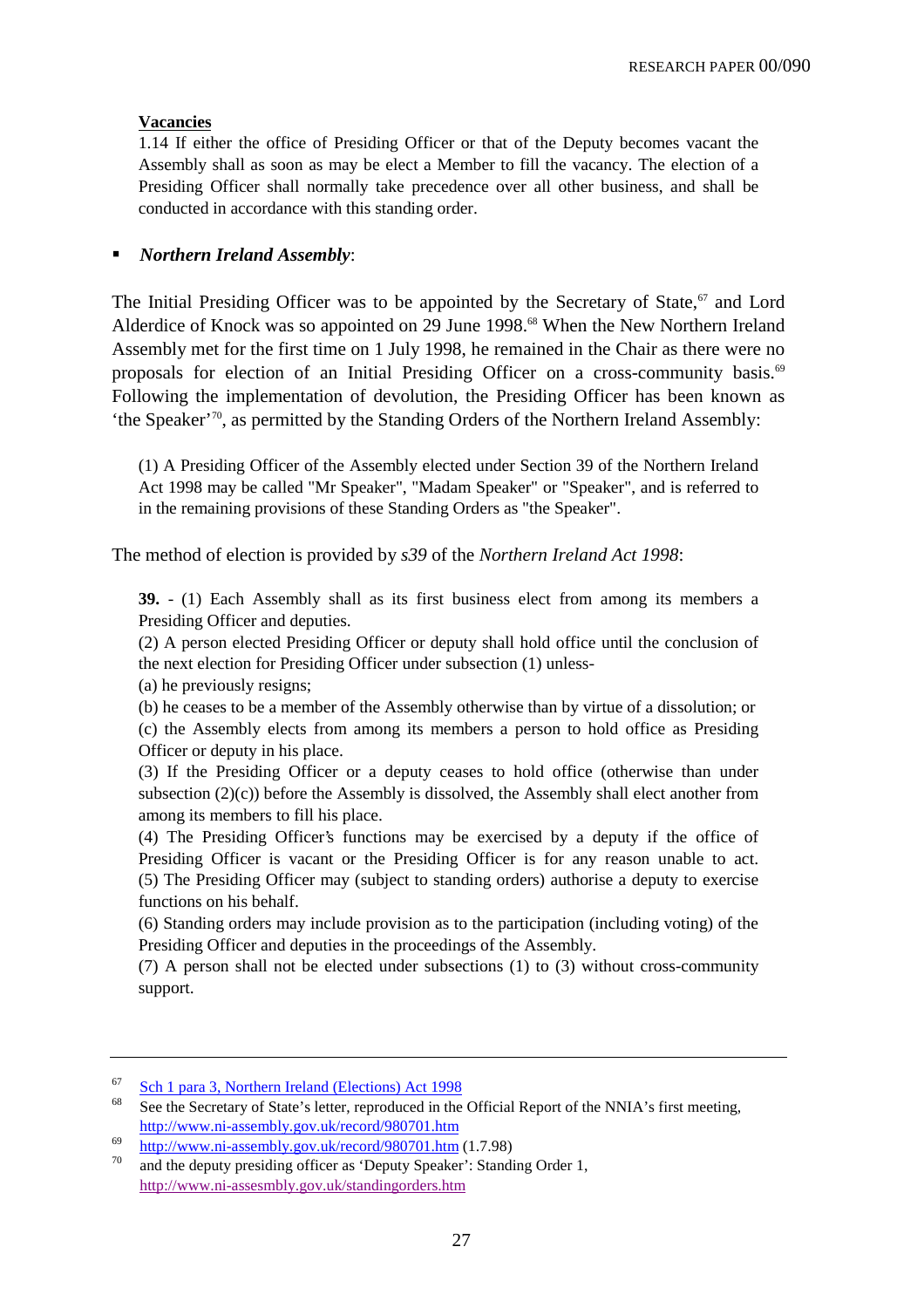# **Appendix: Procedure for election of Presiding Officers of the Scottish Parliament under Standing Orders**

#### **Rule 3.2 Election of Presiding Officer**

**1.** The Parliament shall, at its first meeting following a general election, elect from among its members a Presiding Officer.

**2.** If the Presiding Officer ceases to hold office before the Parliament is dissolved, the Parliament shall elect another from among its members.

**3.** In the case of the election of the Presiding Officer under paragraph 1, the voting period at the election ("the voting period") shall take place at such time during the first meeting as may be notified in the Business Bulletin or as may be appointed by the person chairing the meeting.

**4.** In the case of the election of a Presiding Officer under paragraph 2, the voting period shall take place on the day and at the time appointed by the Parliament on a motion of the Parliamentary Bureau. That date shall not be later than fourteen days after the date on which the Presiding Officer ceased to hold office. If this is not possible because the Parliament is in recess at that time, the voting period shall take place on the day and at the time notified in the Business Bulletin.

**5.** For the purposes of paragraph 4, the date on which the Presiding Officer ceased to hold office shall be-

(a) in the case where he or she resigns, the date on which the resignation takes effect;

(b) in the case where he or she is removed from office by resolution of the Parliament, the date on which he or she is so removed; or

(c) in the case where he or she ceases to be a member of the Parliament, the date on which a vacancy is to be treated as occurring for the purposes of section 9 (constituency vacancies) or 10 (regional vacancies) in accordance with Rule 1.5.

**6.** A member may, at any time during the period which is not earlier than 2 hours and not later than 15 minutes before the time appointed for the beginning of the voting period, nominate a candidate for appointment as the Presiding Officer by submitting a written nomination to the Clerk. A nomination shall be valid only if it is seconded by another member.

**7.** Where there are 2 elected deputy Presiding Officers who represent the same political party, a member representing that party is not eligible for nomination as a candidate for appointment as Presiding Officer. The person chairing the meeting shall reject any such nomination as being invalid.

**8.** A person nominated as a candidate must take the oath of allegiance or make a solemn affirmation before for the beginning of the voting period. If he or she has not done so, the person chairing the meeting shall reject his or her nomination.

**9.** At the beginning of the voting period, the person chairing the meeting shall announce the name or names of the candidate or candidates validly nominated and an election shall be held in accordance with Rule 11.9. **10.** After the person chairing the meeting has declared the result of the election of the Presiding Officer, the elected Presiding Officer shall take the chair.

#### **Rule 3.3 Election of deputy Presiding Officers**

**1.** The Parliament shall, at its first meeting following a general election, elect from among its members two deputy Presiding Officers.

**2.** If a deputy Presiding Officer ceases to hold office before the Parliament is dissolved, the Parliament shall elect another deputy Presiding Officer from among its members.

**3.** Where there is a vacancy in the office of Presiding Officer and in the office of a deputy Presiding Officer, the election of the Presiding Officer shall precede the election of the deputy Presiding Officer.

**4.** Where there are vacancies in the offices of both deputy Presiding Officers, consecutive elections shall be held for the offices.

**5.** In the case of the election of deputy Presiding Officers under paragraph 1, the voting period for the election of the first deputy Presiding Officer ("the first voting period") shall take place at such time during the first meeting as may be appointed by the Presiding Officer, which shall be not earlier than 30 minutes after the Presiding Officer informed the Parliament as to when the first voting period is to take place. The voting period for the election of the second deputy Presiding Officer shall take place immediately after the completion of the first voting period.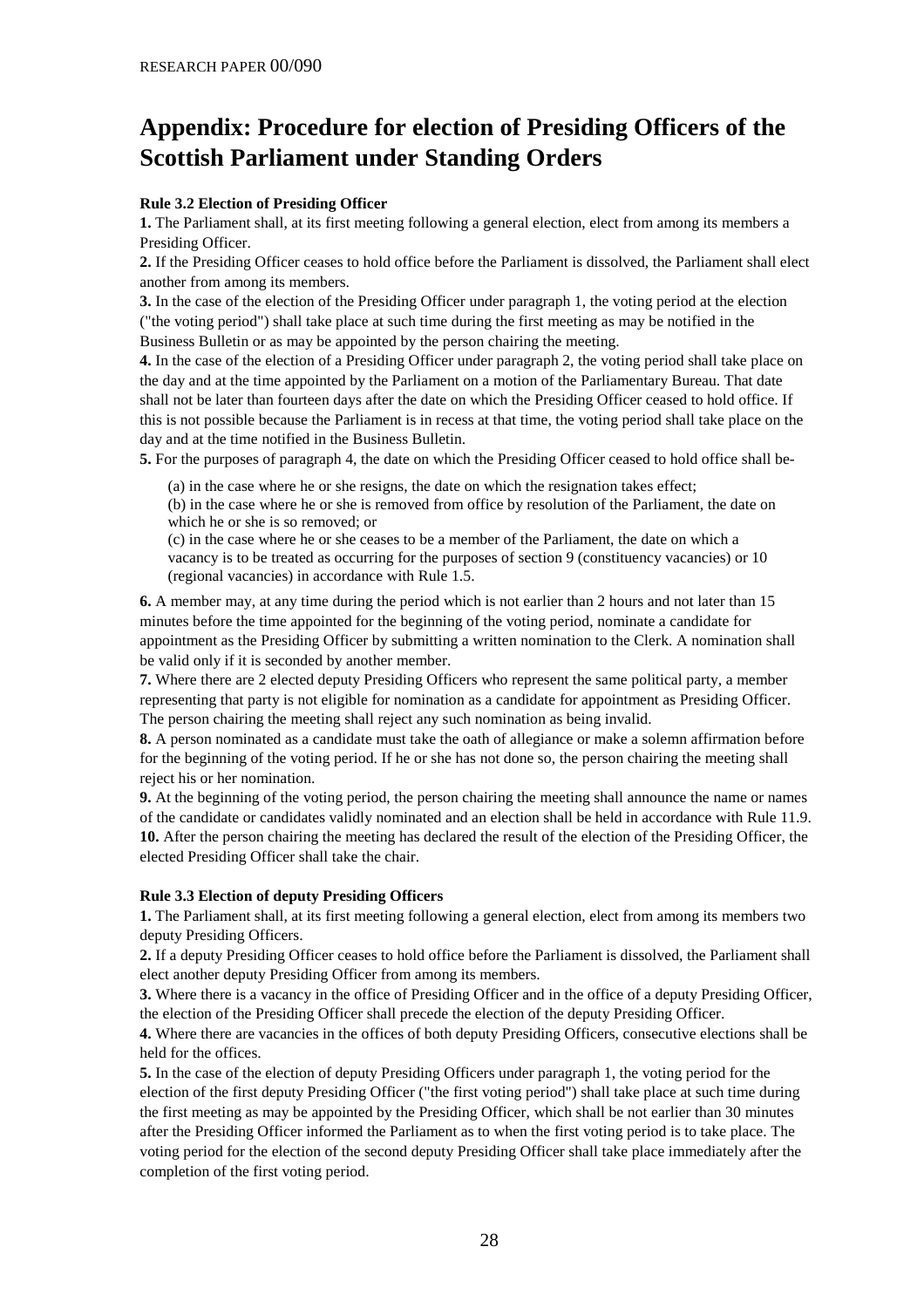**6.** Paragraph 5 shall also apply in any other case where there are vacancies in the offices of both deputy Presiding Officers except that, where the Parliament is not dissolved or is not in recess, the date and time for the first voting period shall be appointed by the Parliament on a motion of the Parliamentary Bureau. That date shall not be later than 14 days after the date on which both those offices became vacant. If this is not possible because the Parliament is in recess at that time, the date and time for the first voting period shall be appointed by the Presiding Officer.

**7.** In the case of an election under paragraph 5 or 6, the candidates in the election for the second deputy Presiding Officer shall be the candidates not elected in the election for the first deputy Presiding Officer, except that, where the Presiding Officer and the first deputy Presiding Officer represent the same political party, any candidate representing that party shall not be a candidate for election as the second deputy Presiding Officer.

**8.** In the case where there is a vacancy in only one of the offices of deputy Presiding Officer, the voting period for the election of the deputy Presiding Officer shall take place on the date and at the time appointed by the Parliament on a motion of the Parliamentary Bureau. That date shall not be later than 14 days after the date on which the office became vacant. If this is not possible because the Parliament is in recess at that time, the date and time for the voting period shall be appointed by the Presiding Officer.

**9.** In the case of an election under paragraph 8, where the elected Presiding Officer and a deputy Presiding Officer represent the same political party and there is a vacancy in the office of the other deputy Presiding Officer, a member representing that party is not eligible for nomination as a candidate for election as that other deputy Presiding Officer.

**10.** For the purposes of paragraphs 6 and 8, the date on which the deputy Presiding Officer ceased to hold office shall be-

(a) in the case where he or she resigns, the date on which the resignation takes effect;

(b) in the case where he or she is removed from office by resolution of the Parliament, the date on which he or she is so removed; or

(c) in the case where he or she ceases to be a member of the Parliament, the date on which a vacancy is to be treated as occurring for the purposes of section 9 (constituency vacancies) or 10 (regional vacancies) in accordance with Rule 1.5.

**11.** The following paragraphs apply to an election in any of the cases mentioned in paragraphs 5, 6 and 8. **12.** A member may at any time during the period which is not earlier than 30 minutes before and not later than 15 minutes before the beginning of the first voting period in the cases mentioned in paragraphs 5 and 6 and the voting period in the case mentioned in paragraph 8, nominate a candidate for appointment as deputy Presiding Officer by submitting a written nomination to the Clerk. A nomination shall be valid only if it is seconded by another member.

**13.** A person nominated as a candidate must take the oath of allegiance or make a solemn affirmation before the time appointed for a voting period. If he or she has not done so, the Presiding Officer shall reject his or her nomination.

**14.** At the beginning of a voting period, the Presiding Officer shall announce the name or names of the candidate or candidates validly nominated and an election shall be held in accordance with Rule 11.9.

#### **Rule 11.9 Election of Presiding Officer and deputy Presiding Officers**

**1.** This Rule applies to any election of the Presiding Officer or any deputy Presiding Officer to be held by virtue of Rule 3.2 or 3.3.

**2.** The vote at an election shall be by secret ballot and shall be held during the voting period appointed under Rule 3.2 or 3.3. Where there is more than one candidate, there may be more than one round of voting in accordance with paragraphs 7 to 12.

**3.** The result of any vote under this Rule is valid only if the number of members who voted is more than one quarter of the total number of seats for members. For this purpose, in calculating the number of members who voted-

(a) account shall be taken not only of those voting for or against a candidate, but also of those voting to abstain; and

(b) where there is more than one round of voting the result of each round of voting shall be treated